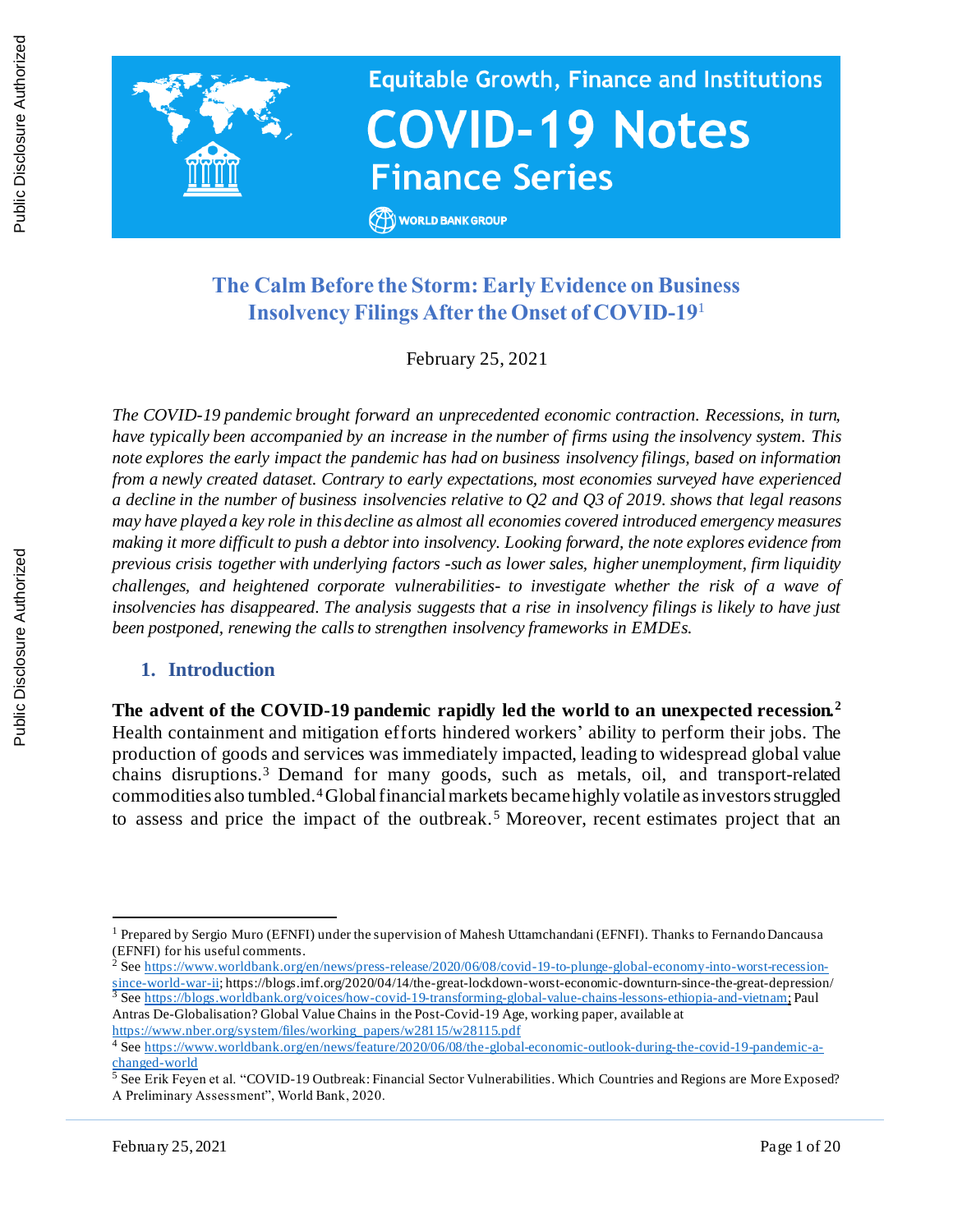

additional 88 to 115 million people will be pushed into extreme poverty in 2020, a three year setback on extreme poverty reduction.<sup>6</sup>

**Economic downturns have been known to generate increases in the number of insolvencies <sup>7</sup> and the advent of the COVID-19 pandemic is expected to have a similar effect.** For instance, a wave of restructurings and bankruptcy filings occurred in the aftermath of the 2001 Argentine crisis. <sup>8</sup> Similarly, during the Global Financial Crisis the Netherlands experienced a 50 percent increase in the number of enterprise filings in 2009 relative to 2008.<sup>9</sup> The stark depth of the COVID-19 crisis suggests thatmany firmsin advanced and emerging economies may face the real possibility of filing for insolvency as their financial and/or balance sheet situations deteriorate.

**This brief focuses on insolvency to discuss what the early expectations of the pandemic were in this area, to take stock of what has transpired since the start of the crisis, and to explore in historical context the business insolvency outlook as the crisis unfolds.** Specifically, it provides preliminary evidence on the evolution of business insolvency filings for several economies across the globe. This early data shows that for almost all of the selected economies reviewed in this note the number of formal business insolvency cases has dropped, often significantly, in a year-to-year comparison of quarters (Q) 2 and 3 of 2020. The brief then explores factors which may have influenced this drop. Specifically, it uses a novel data set to provide early evidence on the legal intervening factors which may have led to this drop. Finally, the note makes use of historical and current data to underscore that a rise in insolvency filings is expected in the short- to medium-term.

## **2. COVID-19 and the expectations of an instant rise in insolvency filings**

**The uncertainty and health risks introduced by the COVID-19 pandemic were largely unexpected.** The rapid spread of the virus -with its accompanying hospitalizations and deathsprompted governments around the world to introduce strong containment and mitigation efforts, including lockdown measures. Economies around the globe felt the pandemic hit. In Q2 of 2020, OECD gross domestic product (GDP) fell by an unprecedented rate of almost 10 percent, a GDP decrease four times larger than the previous historical record (during Q1 of 2009) in these

<sup>6</sup> See Poverty and Shared Prosperity 2020. Reversals of Fortune, World Bank, 2020 (available at <https://openknowledge.worldbank.org/bitstream/handle/10986/34496/9781464816024.pdf>).

 $^7$  See Marie Christine Apedo-Amah et al., Unmasking the Impact of COVID-19 on Businesses Firm Level Evidence from Across the World, Policy Research Working Paper 9434, FCI, World Bank, 2020.

<sup>&</sup>lt;sup>8</sup> Se[e https://cincodias.elpais.com/cincodias/2002/04/02/economia/1017883411\\_850215.html](https://cincodias.elpais.com/cincodias/2002/04/02/economia/1017883411_850215.html). This wave was later interrupted by a forceful conversion of financial assets and liabilities that were denominated in dollars into pesos (i.e. the "pesification"), effectively introducing a large wealth transfer from creditors to debtors. See Miguel Kiguel "Argentina's 2001 Economic and Financial Crisis: Lessons for Europe", available a[t https://www.brookings.edu/wp](https://www.brookings.edu/wp-content/uploads/2016/06/11_argentina_kiguel.pdf)[content/uploads/2016/06/11\\_argentina\\_kiguel.pdf](https://www.brookings.edu/wp-content/uploads/2016/06/11_argentina_kiguel.pdf)

<sup>9</sup> See Fernando Dancausa and Sergio Muro "COVID-19 Outbreak: Corporate Insolvency. How Can Out-of-Court Workouts Help?", World Bank, 2020 (available a[t https://worldbankgroup.sharepoint.com/sites/gge/Documents/COVID-](https://worldbankgroup.sharepoint.com/sites/gge/Documents/COVID-19%20Response%20Documents/COVID-19%20Outbreak%20-%20Corporate%20Insolvency%203rd%20Note%20v11_clean.pdf)[19%20Response%20Documents/COVID-19%20Outbreak%20-](https://worldbankgroup.sharepoint.com/sites/gge/Documents/COVID-19%20Response%20Documents/COVID-19%20Outbreak%20-%20Corporate%20Insolvency%203rd%20Note%20v11_clean.pdf)

[<sup>%20</sup>Corporate%20Insolvency%203rd%20Note%20v11\\_clean.pdf](https://worldbankgroup.sharepoint.com/sites/gge/Documents/COVID-19%20Response%20Documents/COVID-19%20Outbreak%20-%20Corporate%20Insolvency%203rd%20Note%20v11_clean.pdf)).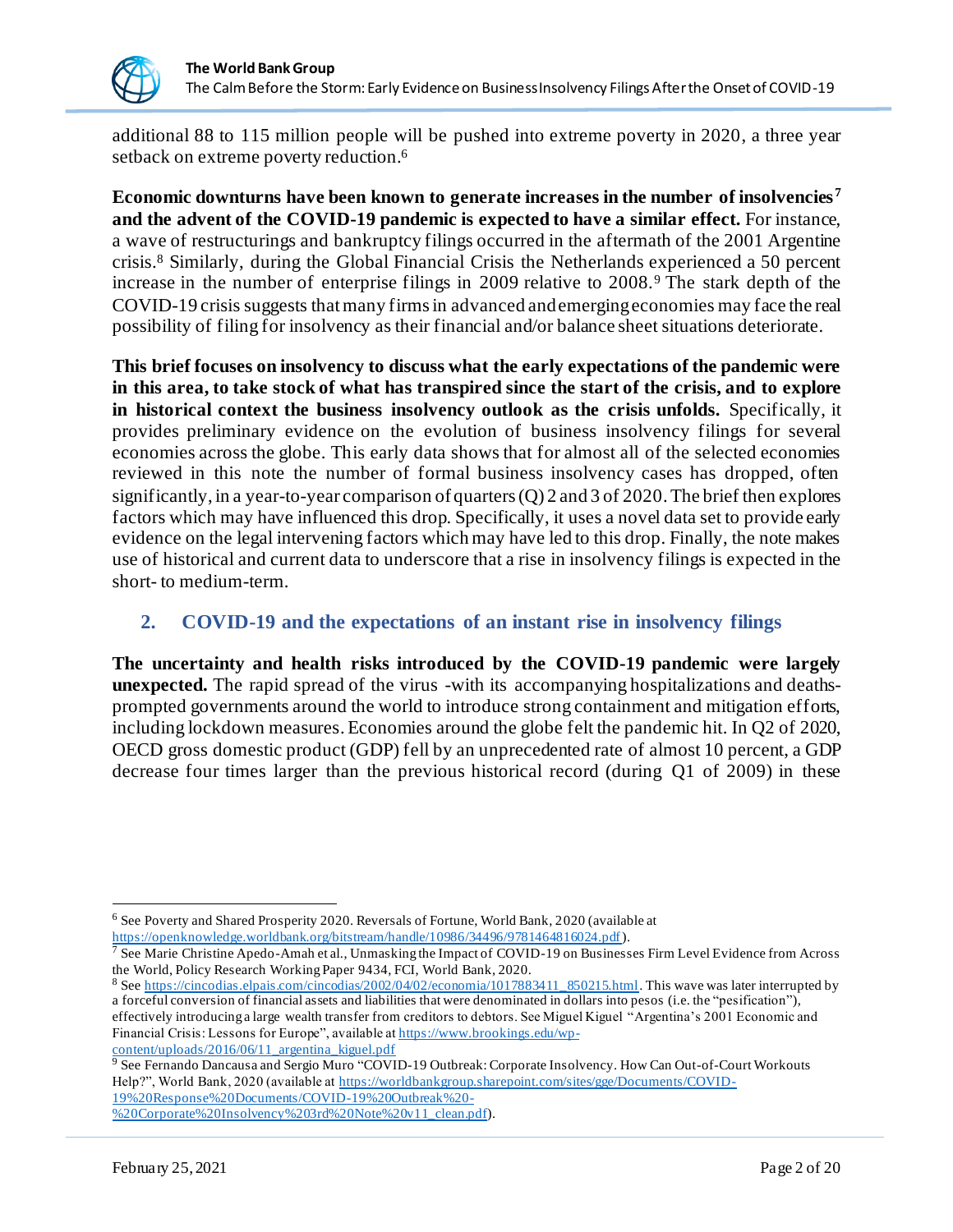

countries.<sup>10</sup> The drop in GDP of the G20 countries was not as sharp during Q2 of 2020, yet still established a record by falling almost 7 percent.<sup>11</sup>

**Initial analysis suggested a large negative impact of the pandemic on the solvency of firms.** Early estimates from the Bank for International Settlements based on a sample of 40,000 listed and large unlisted non-financial firms across 26 advanced and emerging economies suggested that up to fifty percent of firms could face cash shortages to service their debts during the first year of the pandemic. <sup>12</sup> The Future of Business Survey -covering more than 30,000 small business leaders from over 50 countries- reported reduced sales for small businesses and that over 25% had closed down during the first five months of 2020.<sup>13</sup> Further, individuals in many countries experienced sharp decreases in income as unemployment grew.

**The negative economic impact of the pandemic arrived at a moment when both public and private sector leverage were at historic levels**. By Q1 of 2020 public debt was at all-time high in most systematically important economies.<sup>14</sup> Private domestic debt in emerging markets and developing economies (EMDEs), in turn, stood at 118% of GDP at the end of 2019, nearly doubling the 2009 levels.<sup>15</sup> This combination of factors limited the ability of some firms and governments to cope with the crisis and for the latter to implement countercyclical policies. As a result, the situation appeared ripe for a large number of defaults in the private sector, as a rise in non-performing loans (NPLs) typically follows the onset of a crisis. 16

**In this context, a rapid consensus emerged on the expected rise of the number of insolvency**  cases. Academic papers, <sup>17</sup> Federal Reserve blog posts<sup>18</sup>, and news outlets<sup>19</sup> have been some of the

<sup>19</sup> See "Americans households are about to get hit by a devastating wave of bankruptcies"

<sup>&</sup>lt;sup>10</sup> See<https://www.oecd.org/sdd/na/gdp-growth-second-quarter-2020-oecd.htm>. This GDP reduction came after the OECD area experienced a 2 percent GDP drop in the first quarter of 2020. Se[e https://www.oecd.org/sdd/na/growth-and-economic-well-being](https://www.oecd.org/sdd/na/growth-and-economic-well-being-first-quarter-2020-oecd.htm)[first-quarter-2020-oecd.htm](https://www.oecd.org/sdd/na/growth-and-economic-well-being-first-quarter-2020-oecd.htm)

<sup>11</sup> See<https://www.oecd.org/sdd/na/g20-gdp-growth-second-quarter-2020-oecd.htm>. See also "Record Global GDP Contraction Indicative of COVID-19's Cross-Country Effect", https://www.dallasfed.org/research/economics/2020/1006

<sup>&</sup>lt;sup>12</sup> See "Covid-19 and corporate sector liquidity", BIS Bulletin No. 10, 28 April 2020[, https://www.bis.org/publ/bisbull10.pdf](https://www.bis.org/publ/bisbull10.pdf).

<sup>&</sup>lt;sup>13</sup> See "Facebook/OECD/World Bank (2020), The Future of Business Survey", available at[: https://dataforgood.fb.com/global](https://dataforgood.fb.com/global-state-of-smb/)[state-of-smb/](https://dataforgood.fb.com/global-state-of-smb/)

<sup>&</sup>lt;sup>14</sup> See "GLOBAL FINANCIAL STABILITY OVERVIEW", IMF, October 2020.

<sup>&</sup>lt;sup>15</sup> Indeed, an early balance sheet stress test exercise based on pre-COVID-19 data suggests that non-financial companies in EMDEs may be vulnerable to liquidity and earnings shocks. See Feyen, E., Dancausa, F., O'Reilly Gurhy, B., Nie, O., 2020. COVID-19 and EMDE corporate balance sheet vulnerabilities: A simple stress-test approach, Policy Research Working Paper Series (No. WPS 9324). Washington, DC, USA.

<sup>&</sup>lt;sup>16</sup> See Anil Ari, Sophia Chen, Lev Ratnovski "The Dynamics of Non-Performing Loans During Banking Crises: A New Database", IMF Working Paper, WP/19/272, December 2019.

<sup>&</sup>lt;sup>17</sup> See Robin Greenwood, Ben Iverson and David Thesmar "Sizing up corporate restructuring in the COVID crisis", working paper, available with the authors; Pierre-Olivier Gourinchas, Kalemli-Ozcan, Sebnem, Penciakova, Veronika and Nikc Sander, 2020, "COVID-19 and SME failures", NBER WP No 27877; Altman, Edward I., 2020, "Covid -19 and the Credit Cycle," Journal of Credit Risk 16, 67-94.

<sup>&</sup>lt;sup>18</sup> See Nicolas Crouzet and François Gourio, "Financial Positions of U.S. Public Corporations," Federal Reserve Bank of Chicago, Chicago Fed Insights Blog Posts, May-June 2020

[<sup>\(</sup>https://www.businessinsider.com/american-households-about-to-get-hit-by-wave-of-bankruptcies-2020-5](https://www.businessinsider.com/american-households-about-to-get-hit-by-wave-of-bankruptcies-2020-5)); "Here comes the bankruptcy wave" [\(https://www.marketplace.org/2020/05/14/here-comes-the-bankruptcy-wave/](https://www.marketplace.org/2020/05/14/here-comes-the-bankruptcy-wave/)); "Wave of U.S. Bankruptcies Builds Toward Worst Run in Many Years" [\(https://www.bloomberg.com/news/articles/2020-05-07/wave-of-bankruptcies-builds](https://www.bloomberg.com/news/articles/2020-05-07/wave-of-bankruptcies-builds-as-debt-and-virus-clobber-companies)[as-debt-and-virus-clobber-companies](https://www.bloomberg.com/news/articles/2020-05-07/wave-of-bankruptcies-builds-as-debt-and-virus-clobber-companies)); "America Inc faces a wave of bankruptcies"

[<sup>\(</sup>https://www.economist.com/business/2020/05/16/america-inc-faces-a-wave-of-bankruptcies](https://www.economist.com/business/2020/05/16/america-inc-faces-a-wave-of-bankruptcies)); "France faces massive wave of bankruptcies by end April", [\(https://www.rfi.fr/en/business/20200409-france-faces-massive-wave-of-bankruptcies-small](https://www.rfi.fr/en/business/20200409-france-faces-massive-wave-of-bankruptcies-small-businesses-end-april-coronavirus-lockdown-economy-covid-19)[businesses-end-april-coronavirus-lockdown-economy-covid-19](https://www.rfi.fr/en/business/20200409-france-faces-massive-wave-of-bankruptcies-small-businesses-end-april-coronavirus-lockdown-economy-covid-19)); "Coronavirus credit crunch could make 2008 look like 'child's play'" [\(https://www.theguardian.com/world/2020/mar/20/coronavirus-crisis-could-lead-to-new-credit-crunch-as-companies-](https://www.theguardian.com/world/2020/mar/20/coronavirus-crisis-could-lead-to-new-credit-crunch-as-companies-struggle-with-debt)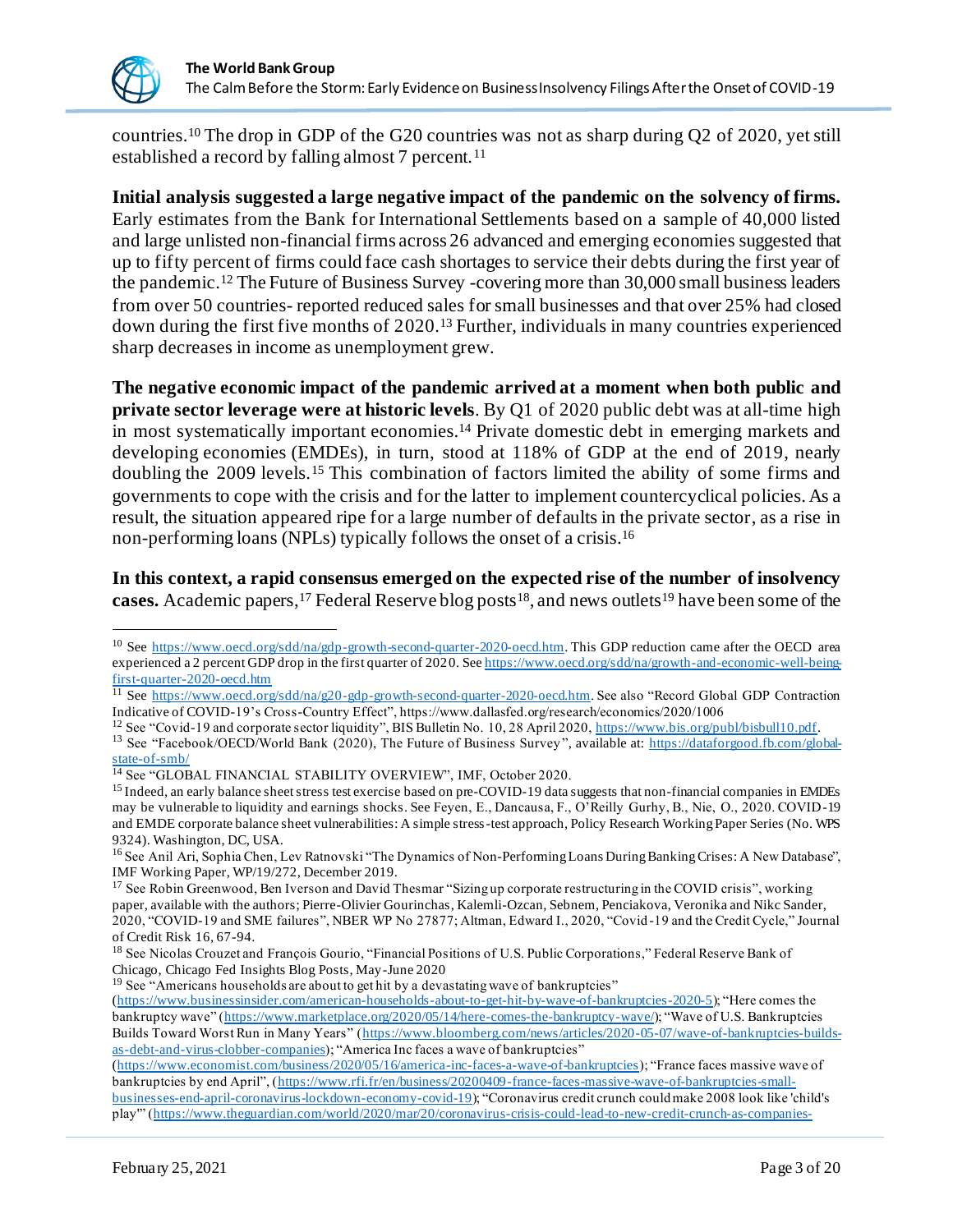

channels whereby the economic and financial community has expressed this view. To start exploring this expectation, the next section reviews early data on insolvency filings.

### **3. The evolution of insolvency filings in the 2019-2020 period**

**From a historical perspective, insolvency has been an area where data has been hard to obtain.** In recent years, however, several governments and private institutions have been providing open access to insolvency filings information. In this section, we take advantage of this development to gather a small dataset of business insolvency filings with the aim to explore their evolution pre- and post-pandemic. To do so, we searched public records for insolvencyinformation from a list of 62 economies (see Annex 1 for a complete list) included in the World Bank & INSOL International *Global Guide: Measures adopted to support Distressed Businesses through the COVID-19 crisis* (from now on, the Global Guide). <sup>20</sup> Specifically, we collected information on monthly business filings starting in 2011. In many cases, we were not able to find the information we looked for because some governments did not collect it or publish it, while in others the information we found was incomplete. The analysis on the rest of this section is based on the data from 15 economies where we found monthly data on business insolvency filings.<sup>21</sup>

**Figure 1 below suggests that economies have yet to experience a sharp increase in business insolvency filings**. Indeed, when compared to the number of business filings within each economy in September 2019 (normalized to 1), it is apparent that many countries have experienced declines in the number of business filings. Furthermore, when comparing the cumulative number of business insolvency filings from Q2 and Q3 of 2019 to the same quarters of 2020all the economies in our sample (with the lone exception of Hong Kong) have seen a decline. Australia, Italy, Lithuania and Singapore show the highest declines (about 50%).

[struggle-with-debt\)](https://www.theguardian.com/world/2020/mar/20/coronavirus-crisis-could-lead-to-new-credit-crunch-as-companies-struggle-with-debt); "Thousands of coronavirus bankruptcies ahead for NL: credit insurer"

[<sup>\(</sup>https://nltimes.nl/2020/06/18/thousands-coronavirus-bankruptcies-ahead-nl-credit-insurer](https://nltimes.nl/2020/06/18/thousands-coronavirus-bankruptcies-ahead-nl-credit-insurer)); "How Covid-19 is escalating problem debt" [\(https://www.ft.com/content/4062105a-afaf-4b28-bde6-ba71d5767ec0](https://www.ft.com/content/4062105a-afaf-4b28-bde6-ba71d5767ec0)); "Brussels seeks to help banks offload rising tide of bad loans" [\(https://www.ft.com/content/294e7af5-7eff-4d38-89f0-6985eb20abb2?shareType=nongift](https://www.ft.com/content/294e7af5-7eff-4d38-89f0-6985eb20abb2?shareType=nongift)); among many others.

<sup>&</sup>lt;sup>20</sup> Available a[t http://pubdocs.worldbank.org/en/194131592248086470/global-guide.pdf](http://pubdocs.worldbank.org/en/194131592248086470/global-guide.pdf). The countries surveyed represent more than 82% of the world's GDP (based on World Bank 2019 data).

 $21$  It should be noted that for two countries (Spain and the United States) the information was found on a quarterly basis, so the monthly results are derived from the quarterly data. In addition, it should be mentioned that the data reported for New Zealand encompasses both business and non-business filings.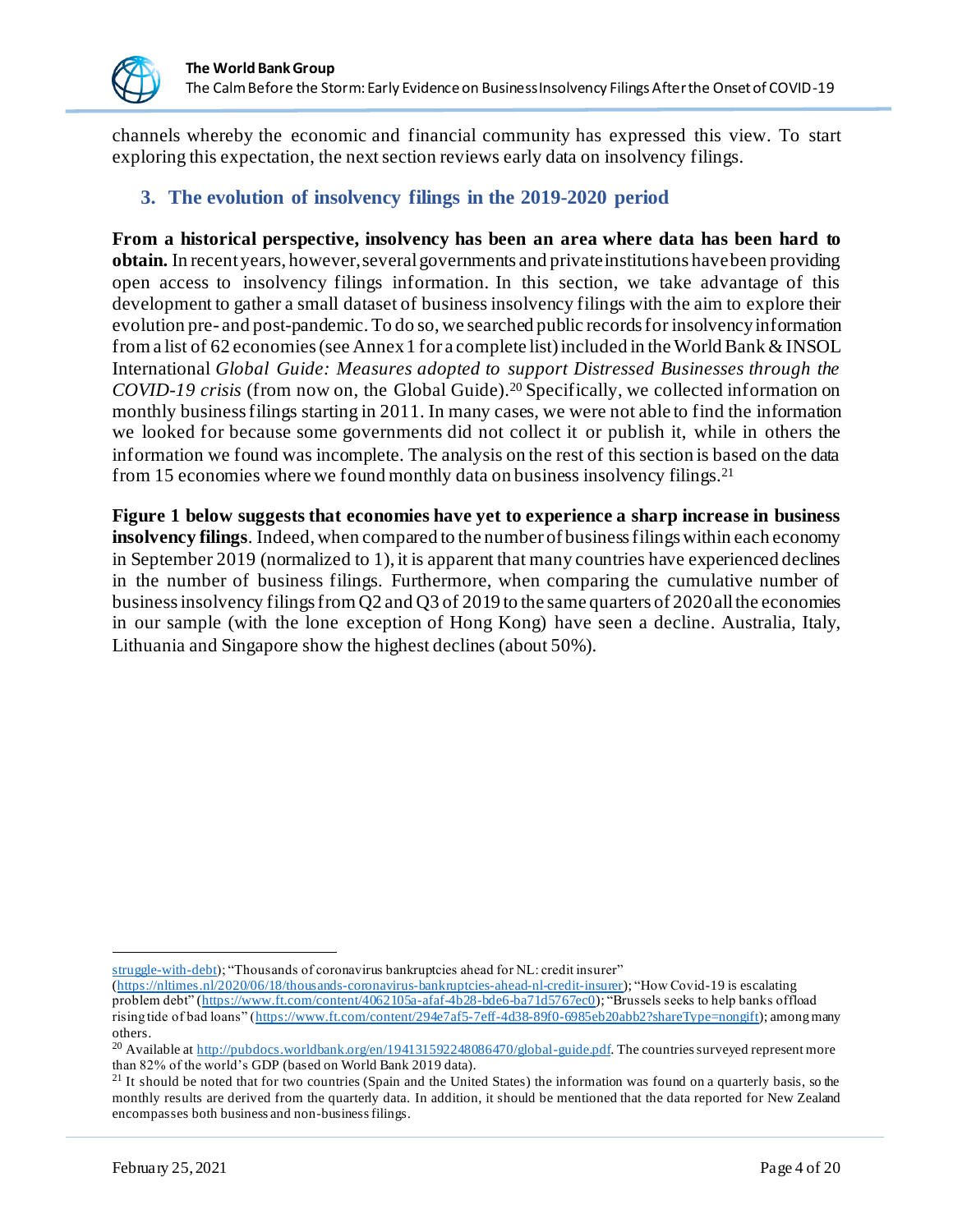**Figure 1: Relative Monthly Change in Business Bankruptcy Filings (compared to September 2019), by Country**



**While the total number of Q2 and Q3 business insolvency filings have decreased year to year in 2020,<sup>22</sup> this decrease has not been even.** Evidence from the United States suggest that some insolvency proceedings are on the rise (Figure 2). For instance, filings by foreign companies which can use Chapter 15 of the Bankruptcy Code to file in the United States if they meet certain requirements- have risen almost 3 times from Q1 2020 to Q2 2020.<sup>23</sup> Chapter 11 filings -which is more heavily used by larger firms- have risen by almost 45% when comparing Q2 and Q3 2019 to the same period in 2020.<sup>24</sup> Similarly, insolvencies have started to rise again in September in Canada after being down since April of 2020.<sup>25</sup>

<sup>22</sup> See section III above.

<sup>&</sup>lt;sup>23</sup> Se[e https://abi-](https://abi-org.s3.amazonaws.com/Newsroom/Bankruptcy_Statistics/Chapter15Filings.xls++%5BCompatibility+Mode%5D.pdf)

[org.s3.amazonaws.com/Newsroom/Bankruptcy\\_Statistics/Chapter15Filings.xls++%5BCompatibility+Mode%5D.pdf](https://abi-org.s3.amazonaws.com/Newsroom/Bankruptcy_Statistics/Chapter15Filings.xls++%5BCompatibility+Mode%5D.pdf) <sup>24</sup> Se[e https://www.abi.org/newsroom/bankruptcy-statistics](https://www.abi.org/newsroom/bankruptcy-statistics)

<sup>&</sup>lt;sup>25</sup> Se[e https://www.ic.gc.ca/eic/site/bsf-osb.nsf/eng/h\\_br01011.html](https://www.ic.gc.ca/eic/site/bsf-osb.nsf/eng/h_br01011.html)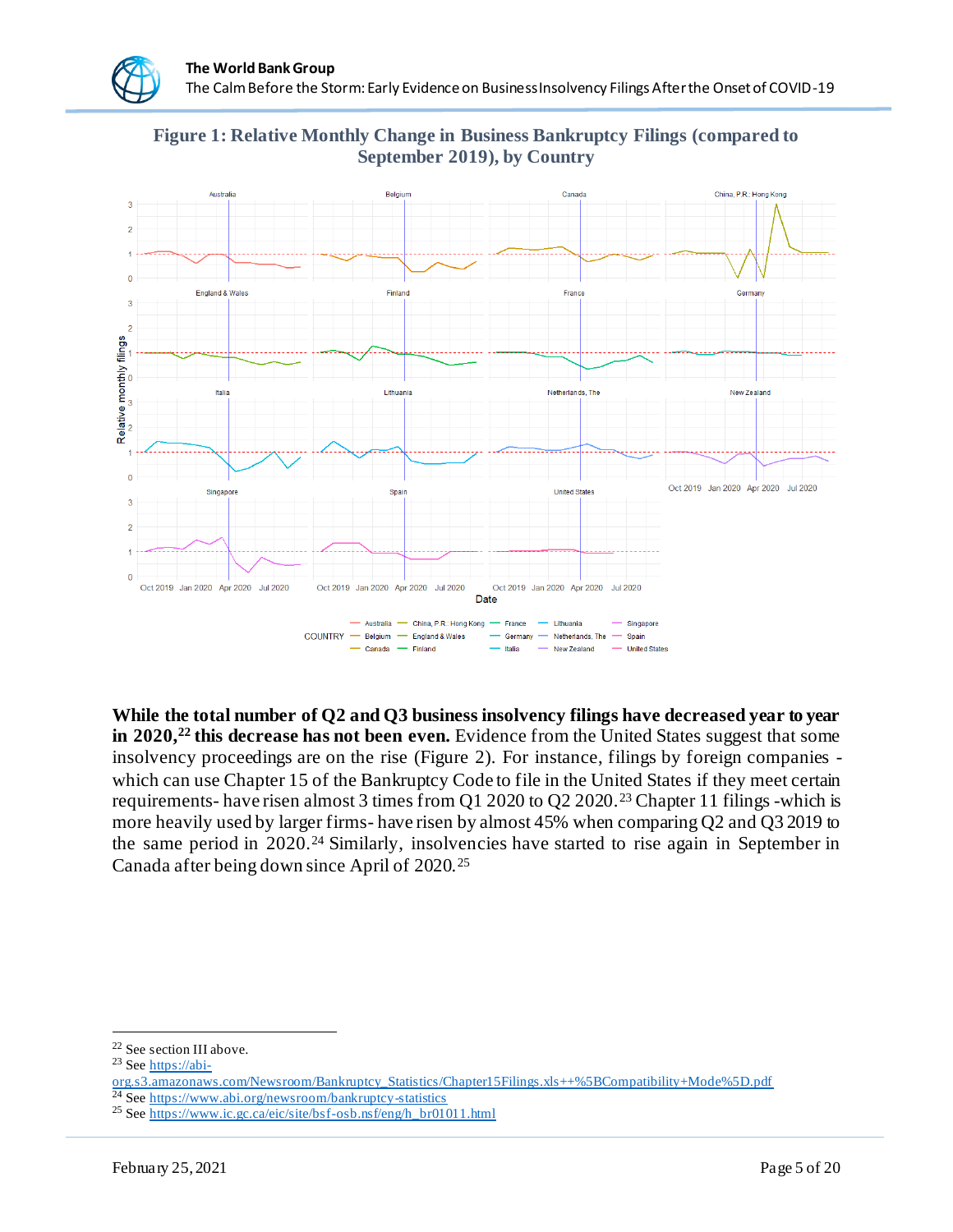**Figure 2: Relative Monthly Change in Bankruptcy Filings (compared to September 2019), Chapters 11 and 15 Segregated**



#### **4. Understanding the recent business insolvency filings drop**

**The lack of an early spike in the number of business insolvency filings -and in fact a decline in several countries- runs counter to the theory, as NPL levels and insolvency filings tend to grow at times of economic crisis**. <sup>26</sup> In this section we briefly explore the possible reasons for this counterintuitive finding, with an emphasis in emergency legal interventions.

**Relative to previous crises, governments have reacted swiftly in the wake of the economic downturn.<sup>27</sup>** According to IMF calculations, us\$9 trillion in fiscal support were injected globally by May of 2020.<sup>28</sup> These interventions included spending and revenue measures of over us\$3 trillion, as well asloans, equity injections, and guarantees of over us\$ 4 trillion.29The fiscal support has not been evenly distributed, being much higher in advanced economies than in emerging

<sup>&</sup>lt;sup>26</sup> See Anil Ari, Sophia Chen, Lev Ratnovski "The Dynamics of Non-Performing Loans During Banking Crises: A New Database", IMF Working Paper, WP/19/272, December 2019; See Marie Christine Apedo-Amah et al., Unmasking the Impact of COVID-19 on Businesses Firm Level Evidence from Across the World, Policy Research Working Paper 9434, FCI, World Bank, 2020; Thomas A. "The Rise in Personal Bankruptcies: The Eighth Federal Reserve District and Beyond," Federal Reserve Bank of St. Louis Review, 89:1, January/February 2007, pp. 15–37 (for consumer insolvency).

 $27$  A recent study of 154 countries has shown that all of these countries have adopted at least one financial support measure and that 60 percent of these countries has adopted at least three of these measures. See Erik Feyen et al. "Evolution and Determinants of the Financial Sector Policy Response to the COVID-19 Pandemic: A New Global Database", working paper, available with the authors. <sup>28</sup> <https://blogs.imf.org/2020/05/20/tracking-the-9-trillion-global-fiscal-support-to-fight-covid-19/>

<sup>&</sup>lt;sup>29</sup> See International Monetary Fund (IMF). 2020. Fiscal Monitor: Policies to Support People During the COVID-19 Pandemic. Washington, April.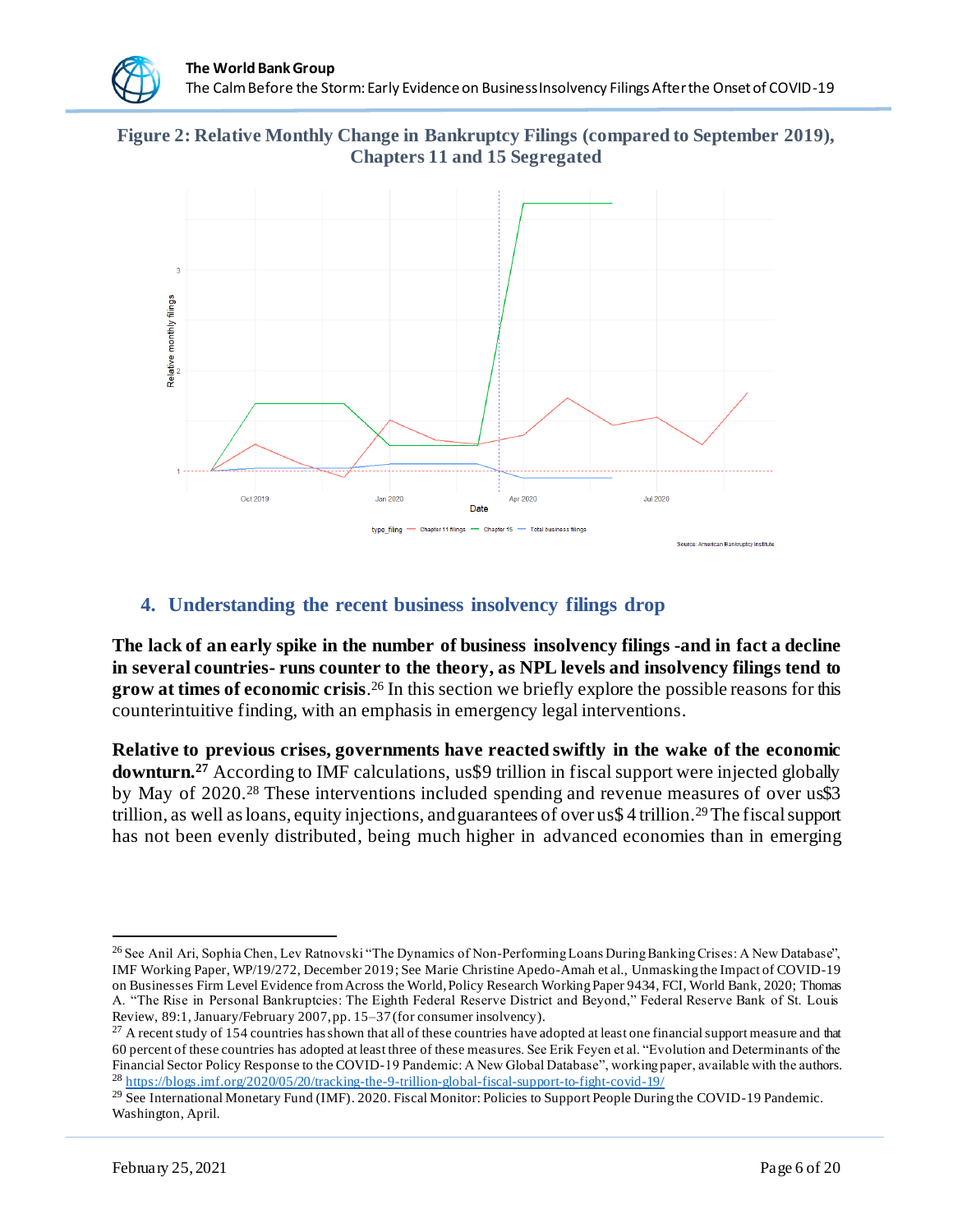

ones.<sup>30</sup> These large stimulus packages -including direct deposits to individuals,<sup>31</sup> corporate debt purchases,<sup>32</sup> providing public guarantees for bank loans,<sup>33</sup> or liquidity or capital injections to financial institutions<sup>34</sup>-have likely helped many firms to weather the storm since the initial months of the COVID-19 crisis. In addition to these interventions, some central banks have allowed for some levels of regulatory forbearance by, for example, tolerating higher NPL levels at financial institutions<sup>35</sup> or by easing asset classification rules for loans to MSMEs.<sup>36</sup> Other measures were directed to increase flexibility in the use of capital buffers, to restrict dividend or bonuses payouts, or to ban short-selling in order to lessen market volatility.<sup>37</sup> A recent study of financial sector policy responses to the COVID-19 crisis shows that all 154 of the countries reviewed have introduced at least one policy intervention, with 80 percent of the measures being introduced early in the process, by June  $1<sup>st</sup> 2020.<sup>38</sup>$ 

**Firms have also adjusted in order to diminish the impact of the crisis.** Given the nature of the pandemic crisis, many firms have attempted to temper sales' reductions by increasing their digital presence or switching to health-related markets.<sup>39</sup> Moreover, firms have also significantly cut expenditures on innovation and non-essential items.<sup>40</sup> Reductions in employment demand have also happened, concentrated to a large extent on reducing workers' hours or wages, and granting leaves.<sup>41</sup>

**While governments' support and firms' reactions have certainly played a role in the relative decrease in business insolvency filings, other more direct legal measures may have had a larger impact.** Several countries have put in place short-term insolvency and insolvency-related measures to help ensure firms and consumers have breathing space during the core of the crisis. In what follows, we explore these measures following the framework of Phase 1 measures laid out in "COVID-19 Outbreak: Implications on Corporate and Individual Insolvency".<sup>42</sup> The Phase 1

<sup>38</sup> Id.

<sup>&</sup>lt;sup>30</sup> See "The fiscal response to the Covid-19 crisis in advanced and emerging market economies", Enrique Alberola, Yavuz Arslan, Gong Cheng and Richhild Moessner, BIS Bulletin No. 23, 2020 (suggesting that important gaps existed in budgetary measures, funding facilities and credit guarantee schemes; fiscal policy space, procyclicality in spending, ability to engage in quantitative easing, as well as structural institutional considerations may help explain these differences). See also Benmelech, E., Tzur-Ilan, N., 2020. The determinants of fiscal and monetary policies during the Covid -19 crisis, NBER Working Paper (No. 27461). National Bureau of Economic Research, Cambridge, MA, USA.<https://doi.org/10.3386/w27461>

<sup>&</sup>lt;sup>31</sup> See CARES ACT in the United States.

<sup>32</sup> See European Central Bank's Pandemic Emergency Purchase Programme (PEPP).

<sup>&</sup>lt;sup>33</sup> See also Erik Feyen et al. "Evolution and Determinants of the Financial Sector Policy Response to the COVID-19 Pandemic: A New Global Database", working paper, available with the authors.

<sup>34</sup> See Canada's Standing Term Liquidity Facility.

<sup>&</sup>lt;sup>35</sup> See the case of China (source: IMF Policy Tracker, available a[t https://www.imf.org/en/Topics/imf-and-covid19/Policy-](https://www.imf.org/en/Topics/imf-and-covid19/Policy-Responses-to-COVID-19)[Responses-to-COVID-19\)](https://www.imf.org/en/Topics/imf-and-covid19/Policy-Responses-to-COVID-19).

<sup>&</sup>lt;sup>36</sup> See the case of India (source: IMF Policy Tracker, available a[t https://www.imf.org/en/Topics/imf-and-covid19/Policy-](https://www.imf.org/en/Topics/imf-and-covid19/Policy-Responses-to-COVID-19)[Responses-to-COVID-19\)](https://www.imf.org/en/Topics/imf-and-covid19/Policy-Responses-to-COVID-19).

 $37$  See also Erik Feyen et al. "Evolution and Determinants of the Financial Sector Policy Response to the COVID-19 Pandemic: A New Global Database", working paper, available with the authors.

<sup>&</sup>lt;sup>39</sup> See Marie Christine Apedo-Amah et al., Unmasking the Impact of COVID-19 on Businesses Firm Level Evidence from Across the World, Policy Research Working Paper 9434, FCI, World Bank, 2020.

<sup>40</sup> See S. R. Baker, N. Bloom, S. J. Davis, and S. J. Terry. COVID-induced economic uncertainty. Working Paper 26983, National Bureau of Economic Research, April 2020. URL: <http://www.nber.org/papers/w26983>

<sup>&</sup>lt;sup>41</sup> See Marie Christine Apedo-Amah et al., Unmasking the Impact of COVID-19 on Businesses Firm Level Evidence from Across the World, Policy Research Working Paper 9434, FCI, World Bank, 2020.

<sup>42</sup> See Antonia Menezes and Sergio Muro, COVID-19 Outbreak: Implications on Corporate and Individual Insolvency, EFI C19 Notes, available a[t http://pubdocs.worldbank.org/en/912121588018942884/COVID-19-Outbreak-Implications-on-Corporate-and-](http://pubdocs.worldbank.org/en/912121588018942884/COVID-19-Outbreak-Implications-on-Corporate-and-Individual-Insolvency.pdf)[Individual-Insolvency.pdf](http://pubdocs.worldbank.org/en/912121588018942884/COVID-19-Outbreak-Implications-on-Corporate-and-Individual-Insolvency.pdf)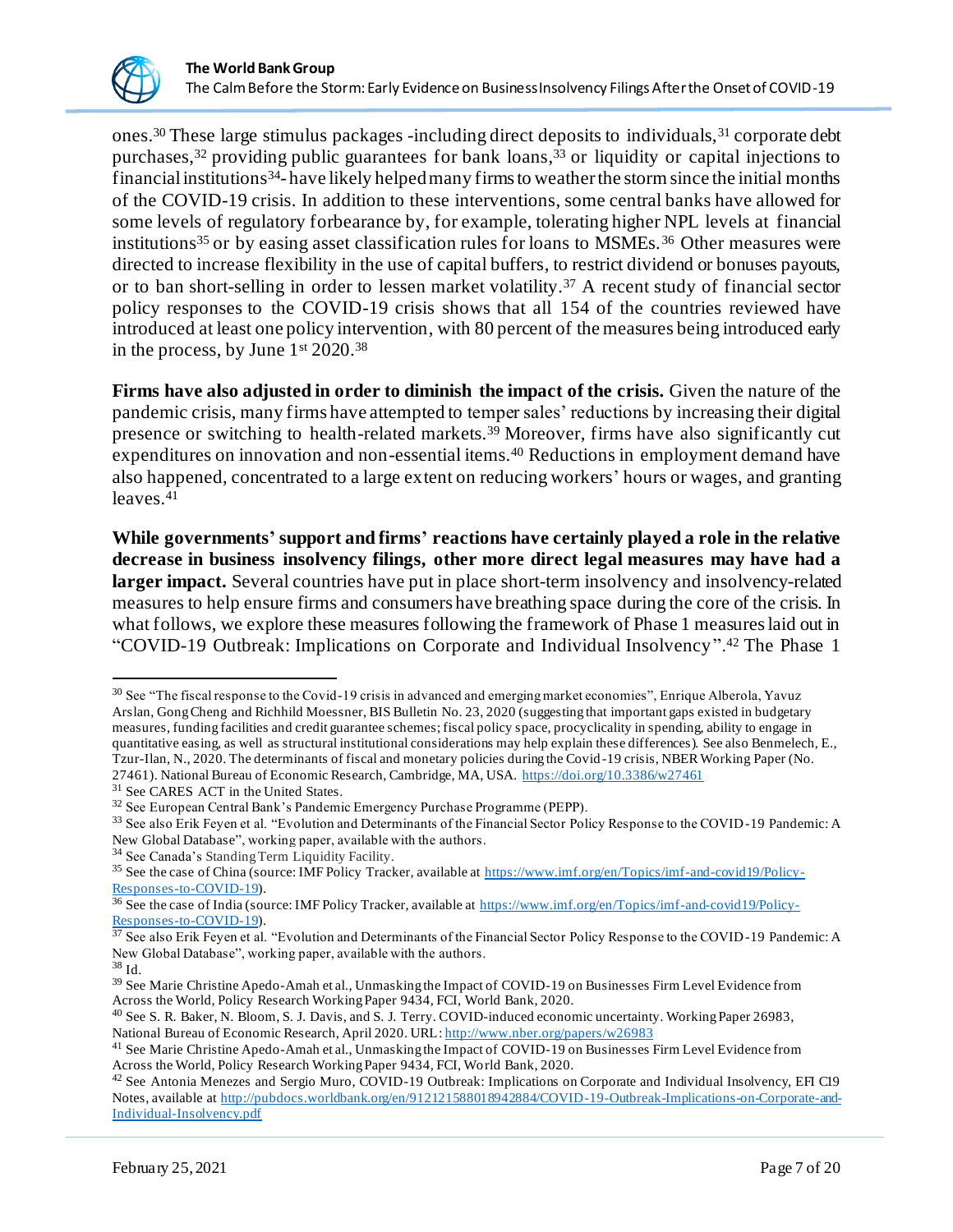

measures involved interventions directed to prevent viable firms from prematurely being pushed into insolvency.

**To understand the interventions in this space, we created a database of measures taken by the economies included in the Global Guide.** The measures in Phase 1 were divided into three categories, namely i) increasing barriers for creditor-initiated insolvency filings (from now on, creditor-initiated insolvency measures), ii) suspending the duty to file for insolvency and the related liabilities (from now on, duty to file measures), and iii) debt repayment emergency measures (from now on, debt repayment measures). We revised the interventions in each country to manually code them.<sup>43</sup> Figure 3 below shows the results by region. As it can be seen, almost all economies in our sample have introduced emergency Phase 1 measures making it more difficult to force firms into insolvency (top left panel). Breaking down the different categories of measures in Phase 1, it is apparent that duty to file measures (ii) were the least frequently adopted with only 30% of the economies introducing them (lower left panel). In turn, debt repayment measures (iii) were implemented in over 80% of the economies in our sample (lower right panel).

<sup>&</sup>lt;sup>43</sup> The coding was based on information last updated in July 2020.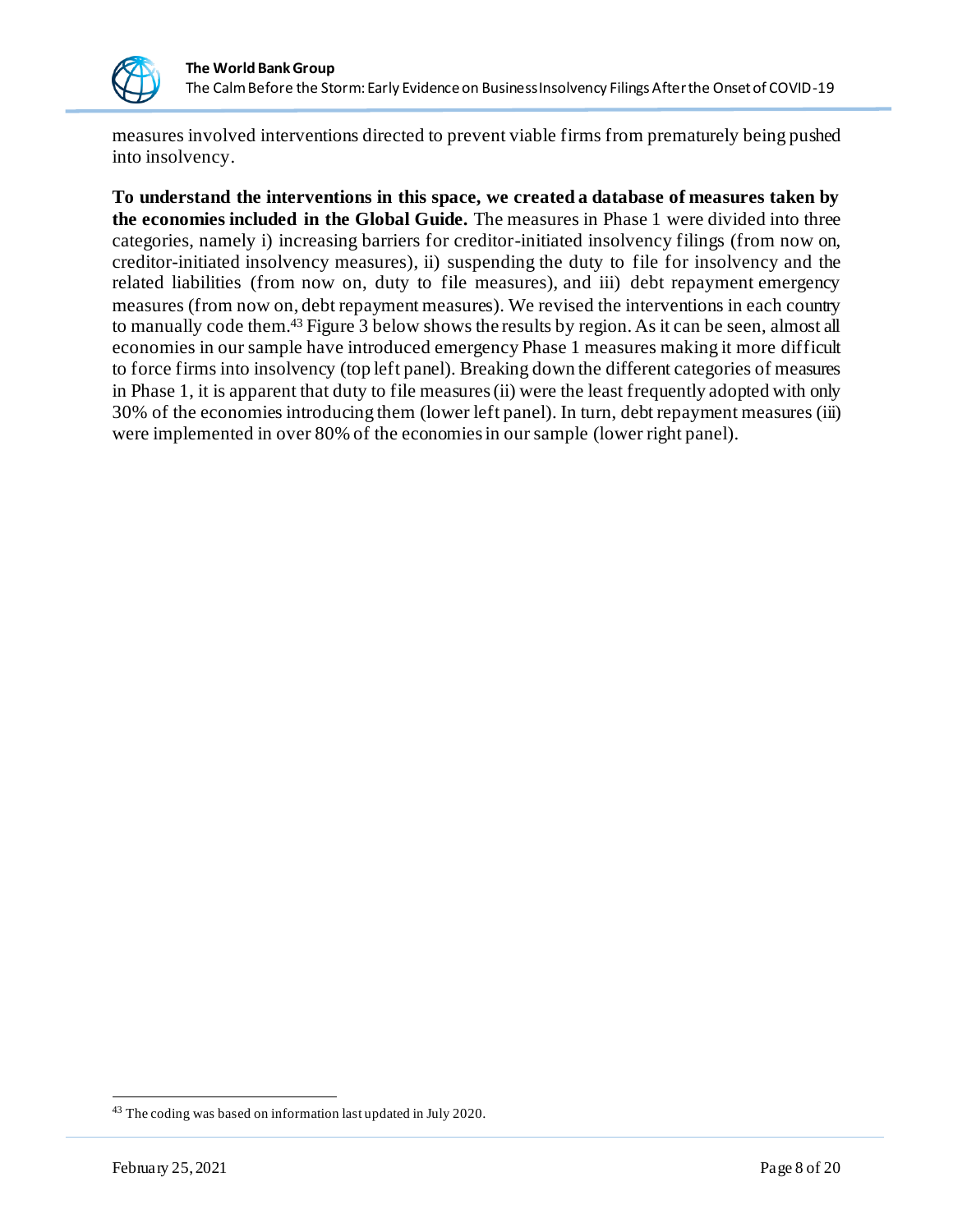

**While creditor-initiated insolvency measures and duty to file measures directly impact insolvency proceedings, emergency debt repayment interventions have a broader aim.** These measures may affect individuals who are not in financial distress, yet they could play a key role in preventing insolvency filings while they are in effect. Given their frequency (as shown in Figure 3), Figure 4 shows a breakdown of the emergency debt repayment measures. The two most frequently adopted interventions involved mandatory contract modification measures, addressing either the prospects of repayment or the effects of non-payment (top two charts in Figure 4). Illustrations of the first type of measure include extending the repayment terms of a set of loans,<sup>44</sup> or suspending interest accruals<sup>45</sup> or even periodic debt service obligations.<sup>46</sup> As per non-payment effects measures, some countries have impeded the unilateral termination of certain agreements, <sup>47</sup>

<sup>45</sup> See Spain's Royal decree-law 8/2020. Other countries allow for interest accruals but postpone their payment. See

[\(https://ec.europa.eu/commission/presscorner/detail/en/ip\\_20\\_530](https://ec.europa.eu/commission/presscorner/detail/en/ip_20_530)).

<sup>44</sup> See Portugal's Decree-Law No. 10-J/2020 ("Moratorium Regime"), March 26, 2020.

Hungary's Government Decree 47/2020 (the interests accrued during the payment moratorium do not capitalize). <sup>46</sup> See Italian State guarantee scheme to support SMEs affected by coronavirus outbreak

<sup>&</sup>lt;sup>47</sup> See Bulgaria State of Emergency measures Act enacted on 20 March 2020.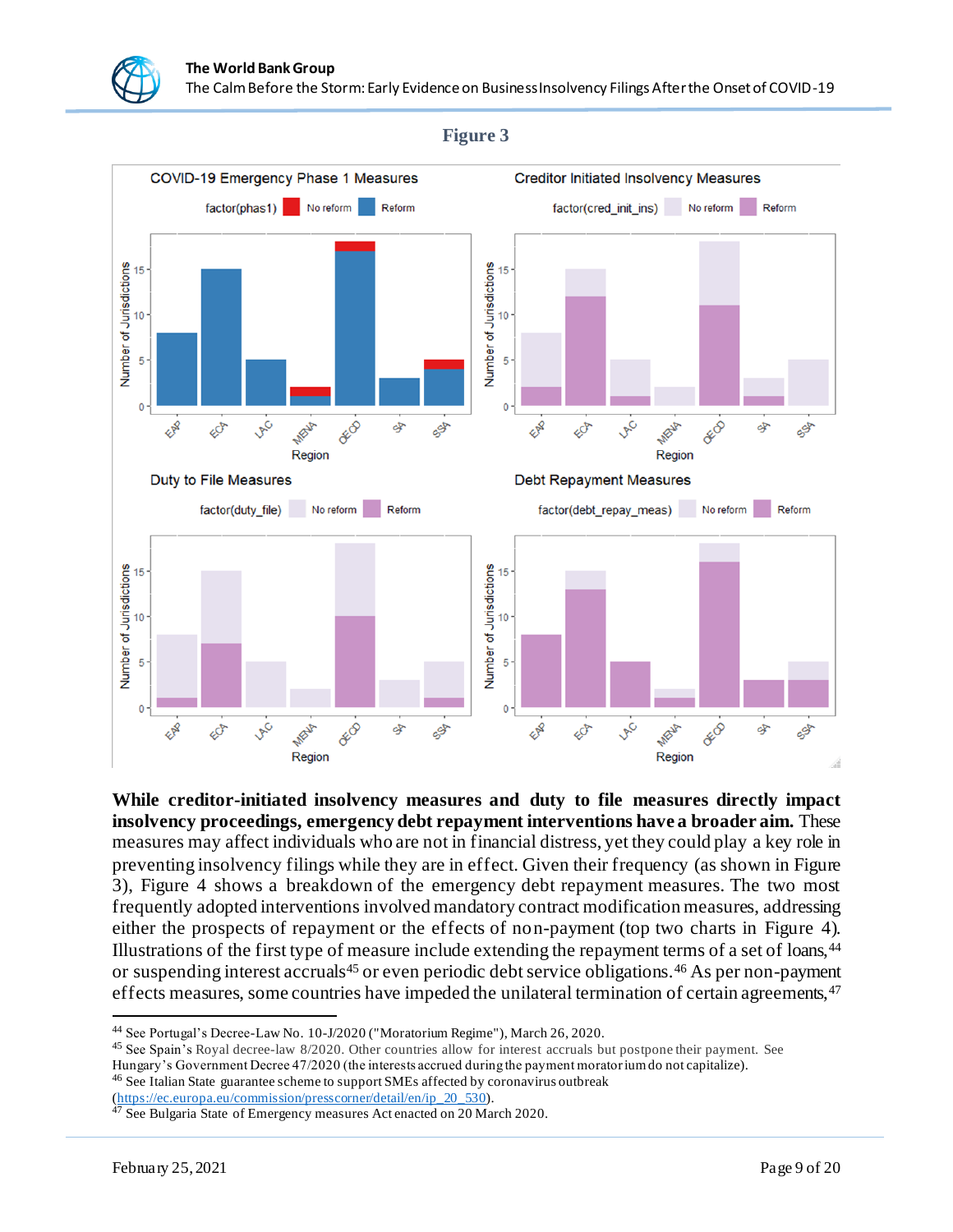

prohibited the acceleration of contractual terms,<sup>48</sup> eliminated interests and penalties,<sup>49</sup> or banned the repossession of property.<sup>50</sup> Both of these categories of measures can be focused on certain subjects (e.g. consumers<sup>51</sup> or MSMEs<sup>52</sup>), certain type of transactions (e.g. bullet loans<sup>53</sup> or mortgage payments<sup>54</sup>), or specific timeframes (e.g. up to one month after the end of the state of national sanitary urgency<sup>55</sup> or until December 31<sup>st</sup> 2020<sup>56</sup>).

**Suspensions of judicial proceedings measures have been less common, being introduced in only a quarter of the studied jurisdictions (Figure 4).** The type of suspensions introduced have been varied. Some countries have opted to address litigation at inception, suspending all nonurgent court proceedings<sup>57</sup> or all civil proceedings -except for those suspensions that may result in material injury to the parties. <sup>58</sup> Others have focused on specific pre-trial actions prohibiting attachment of individuals' bank accounts or distrains of employment remuneration or pensions. <sup>59</sup> Yet a smaller subset of countries chose to focus on the execution stage directly suspending executions, or more narrowly suspending the execution of certain assets of individuals<sup>60</sup> or the auction of immovable property.

<sup>48</sup> See France's Ordinance No. 2020-306 of 25 March 2020.

<sup>49</sup> See Bulgaria's State of Emergency measures Act enacted on 20 March 2020.

<sup>50</sup> See Bulgaria's State of Emergency measures Act enacted on 20 March 2020.

<sup>51</sup> See consumer credit moratorium in Spain's Royal decree-law 8/2020.

<sup>52</sup> See Italian State guarantee scheme to support SMEs affected by coronavirus outbreak [\(https://ec.europa.eu/commission/presscorner/detail/en/ip\\_20\\_530](https://ec.europa.eu/commission/presscorner/detail/en/ip_20_530)).

<sup>53</sup> See Portugal's Decree-Law No. 10-J/2020 ("Moratorium Regime"), March 26, 2020. Bullet loans are those where the entire principal of the loan is due at the end of the term of the loan.

<sup>54</sup> See Spain's Royal decree-law 8/2020.

<sup>55</sup> See France's Ordinance No. 2020-306 of 25 March 2020.

<sup>56</sup> See Hungary's Government Decree 47/2020.

<sup>57</sup> See Portugal's Decree-Law No. 10-J/2020 ("Moratorium Regime"), March 26, 2020.

<sup>58</sup> See Italian State guarantee scheme to support SMEs affected by coronavirus outbreak

[<sup>\(</sup>https://ec.europa.eu/commission/presscorner/detail/en/ip\\_20\\_530](https://ec.europa.eu/commission/presscorner/detail/en/ip_20_530)).

 $59$  See Bulgaria's State of Emergency measures Act enacted on 20 March 2020.

<sup>60</sup> See Bulgaria's State of Emergency measures Act enacted on 20 March 2020.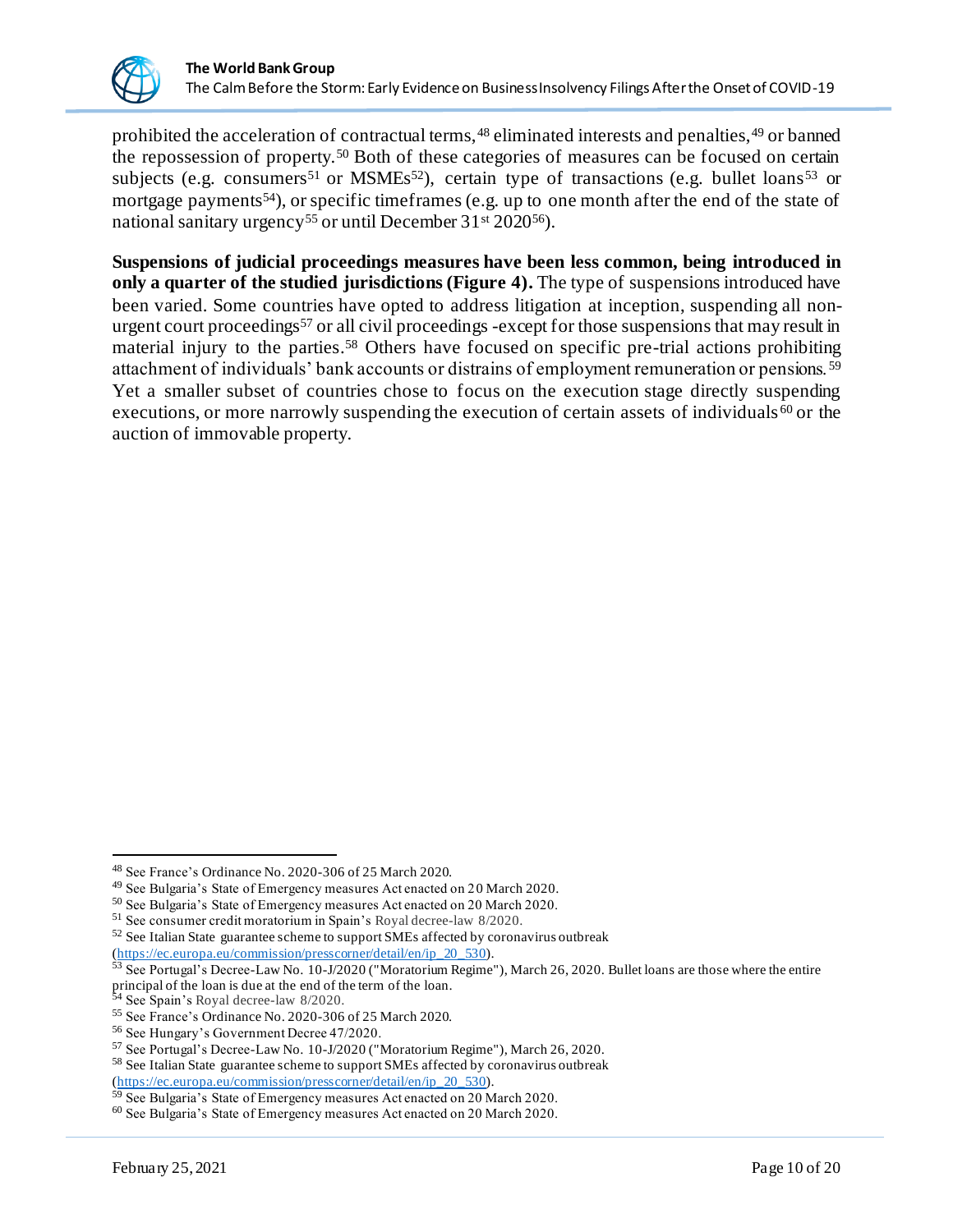

**Figure 4**

**Taken together, the drop in the number of business insolvency filings is a complex phenomenon.** Monetary, fiscal and regulatory measures have been used to attempt the soften the impact of the COVID-19 crisis and probably have contributed to this result. Less prominent in the literature so far has been the incidence of emergency legal interventions. As this section has showed, the prevalence of the latter type of measures suggests that they have also played a role in lowering business insolvency filings.

## **5. The insolvency challenge ahead**

**Several factors -including lower sales, higher unemployment, firm liquidity challenges, and heightened corporate vulnerabilities**- **point to an increase in the number of business insolvency filings.** The multi-layered measures discussed in the previous section point to several factors contributing to a reduction in the rate at which business insolvency cases have been filed in recent months. A question that follows is whether this reduction will be a temporary situation or whether this crisis will be an exception in terms of the increase in new insolvency filings. This section explores the factors which may suggest that insolvency filings are yet to come.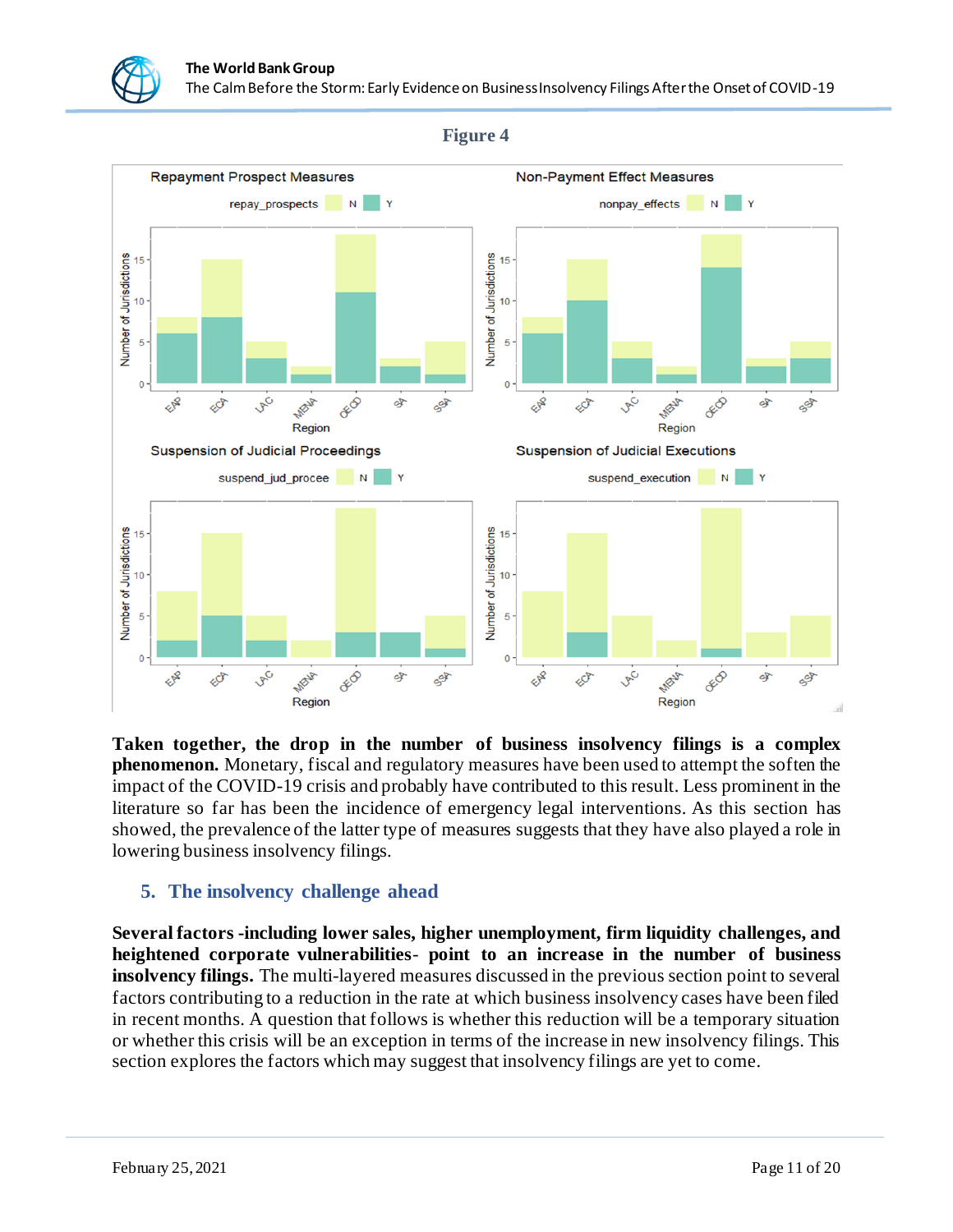

**Evidence from previous crises suggest that NPL build-up takes several quarters to peak.**  $NPLs$  and insolvencies are highly related.<sup>61</sup> As more debtors' default, an increase in insolvency filings typically follow. Yet, the process of NPL build-up is often lengthy. For instance, taking December 2007 as the date where the Global Financial Crisis began, $62$  the median lag between the onset of the crisis (blue dashed line) and the peak NPL levels (red dashed line) was approximately 13 quarters for the OECD countries in Figure 5. <sup>63</sup> As per the non-OECD countries in our data (see Figure 9 in Annex 2), the median lag was 11 quarters. More broadly, a recent paper found that NPL levels keep rising for 2.4 years, on average, following the onset of a crisis.<sup>64</sup> Furthermore, NPLs keep rising for 4 or more years in over 20 percent of the crises. <sup>65</sup> This evidence suggests that the current crisis is likely to follow a similar path, with NPL build up growing over time and likely developingfirstin i) some of the sectors most affected by the lockdown and social distancing, such as airlines, hospitality, energy, and financials; and, ii) smaller firms with thin equity cushions, concentrated sources of revenues, low liquidity levels and few financing options.<sup>66</sup>

 $62$  This is the date when the Great Recession started, sparking the Global Financial Crisis. See [https://www.stlouisfed.org/publications/regional-economist/october-2015/recovery-from-the-great-recession-has-varied-around-](https://www.stlouisfed.org/publications/regional-economist/october-2015/recovery-from-the-great-recession-has-varied-around-the-world)

<sup>&</sup>lt;sup>61</sup> See Antonia Menezes and Sergio Muro "How Insolvency & Creditor/Debtor Regimes Can Help Address Non-Performing Loans", World Bank, 2020.

[the-world](https://www.stlouisfed.org/publications/regional-economist/october-2015/recovery-from-the-great-recession-has-varied-around-the-world)

 $^{63}$  Figure 5 includes those OECD countries with sufficient information on quarterly NPL levels in the new IMF NPL database. <sup>64</sup> See Anil Ari, Sophia Chen, Lev Ratnovski "The Dynamics of Non-Performing Loans During Banking Crises: A New Database", IMF Working Paper, WP/19/272, December 2019. For the definition of banking crisis used in this paper, see Luc Laeven and Fabian Valencia "Systemic Banking Crises Revisited", IMF Working Paper, WP/18/206, September 2018. <sup>65</sup> See Anil Ari, Sophia Chen, Lev Ratnovski "The Dynamics of Non-Performing Loans During Banking Crises: A New Database", IMF Working Paper, WP/19/272, December 2019. For the definition of banking crisis used in this paper, see Luc Laeven and Fabian Valencia "Systemic Banking Crises Revisited", IMF Working Paper, WP/18/206, September 2018. <sup>66</sup> See "GLOBAL FINANCIAL STABILITY OVERVIEW", IMF, October 2020.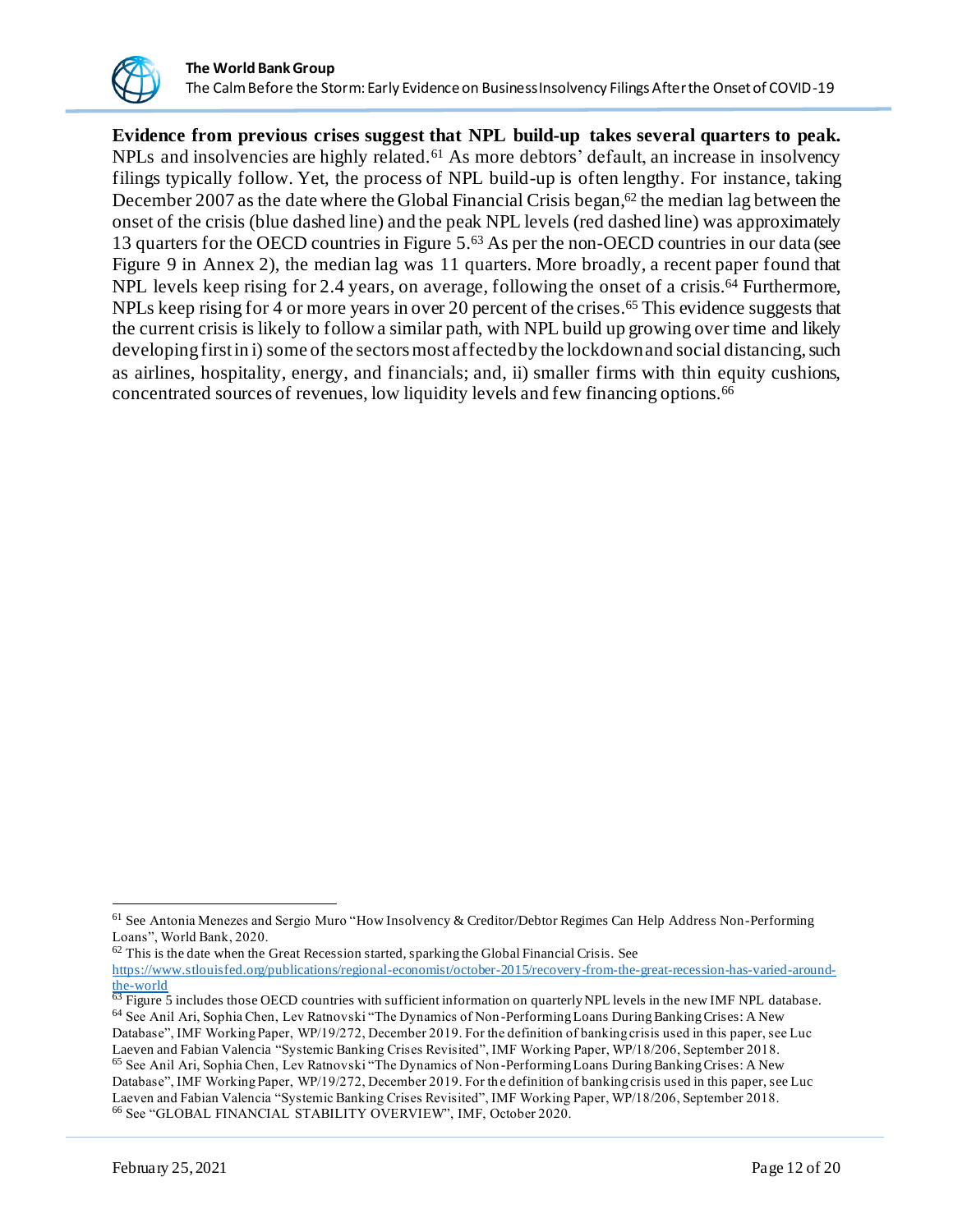#### **Figure 5: Non-Performing Loans (NPL) Rate in OECD Countries (mid-2007 to 2015), by Quarter**



**Additional evidence also suggest that business insolvency filings are likely to start rising.**  Greenwood, Iverson and Thesmar (2020) forecast a substantial increase in the number of corporate bond defaults, as well as a worsening of corporate balance sheets especially in the smallest firms.<sup>67</sup> Using a novel dataset covering more than 100,000 businesses across 51 countries, Apedo-Amah et al. (2020) show that 84 percent of the firms in their sample reported a reduction in sales when compared to the previous year, even ten weeks after the peak of the pandemic.<sup>68</sup> The IMF, in turn, has recently reported that global financial vulnerabilities have continued to rise since the start of the pandemic, partly because firms have borrowed to tackle liquidity shortages during the pandemic.69Moreover, the number of bonds with a BBB- rating and a negative outlook (a measure of potential "fallen angels") has tripled globally since the start of the pandemic (Figure 6). <sup>70</sup> The current spike of COVID-19 cases many countries in the northern hemisphere are experiencing -

<sup>&</sup>lt;sup>67</sup> See Robin Greenwood, Ben Iverson and David Thesmar "Sizing up corporate restructuring in the COVID crisis", working paper, available with the authors.

<sup>68</sup> See Marie Christine Apedo-Amah et al., Unmasking the Impact of COVID-19 on Businesses Firm Level Evidence from Across the World, Policy Research Working Paper 9434, FCI, World Bank, 2020.

<sup>69</sup> See "GLOBAL FINANCIAL STABILITY OVERVIEW", IMF, October 2020.

<sup>70</sup> See "GLOBAL FINANCIAL STABILITY UPDATE", IMF, January 2021.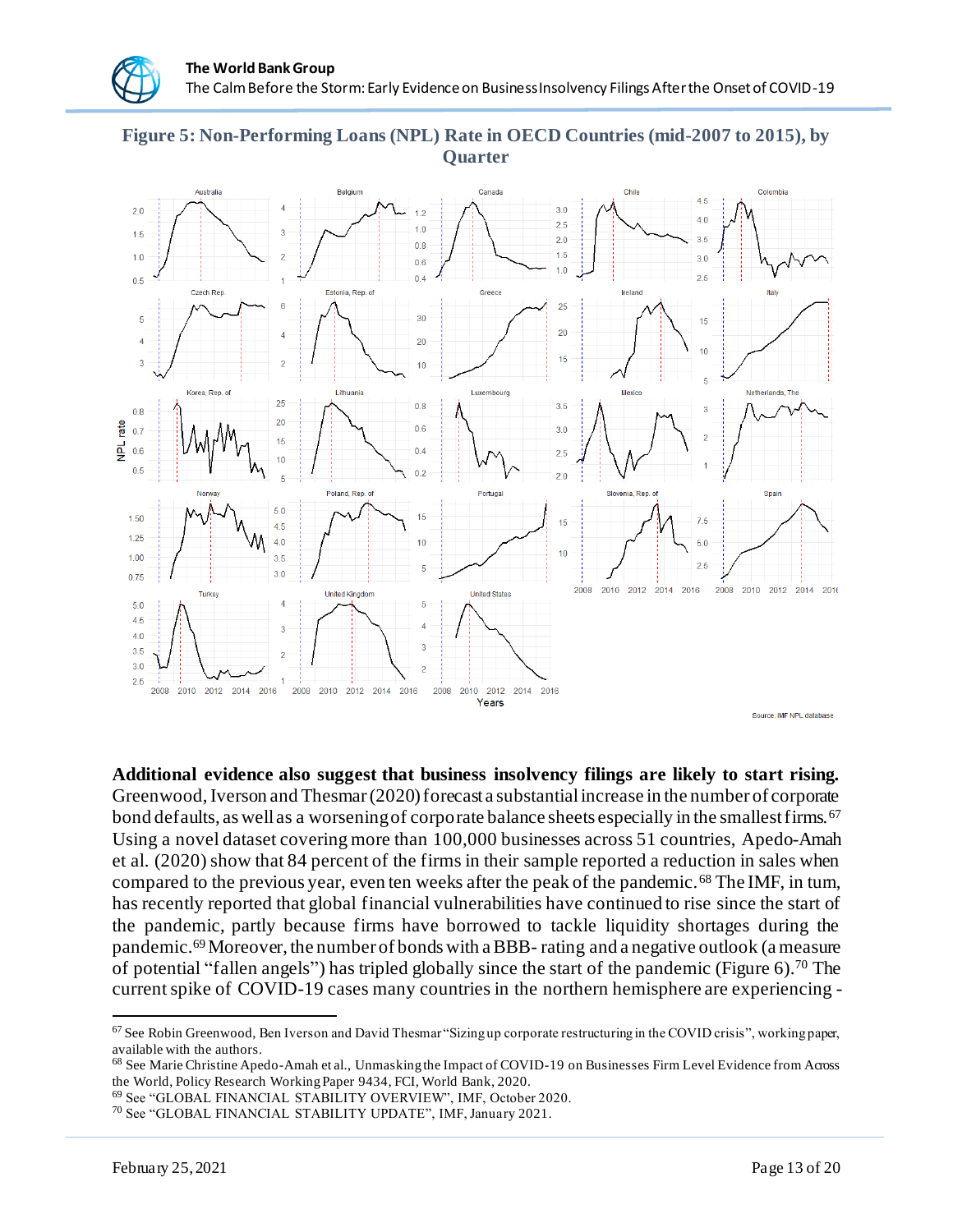coupled with the projected 4.4 percent global GDP contraction for 2020- <sup>71</sup> also suggest further economic pain and, likely, more firms facing financial distress.



**Figure 6: Evolution of Potential Fallen Angels (count, left scale; USD billions, right scale)**

**Firms' liquidity challenges, which have been recently found to be more acute in EMDEs,** 72 **also suggest an increase in insolvency filings.** Larger liquidity constraints increase the chances that workers become unemployed, especially in smaller firms.<sup>73</sup> The link between larger liquidity constraints and higher unemployment, in turn, suggests that firms in EMDEs face a heightened risk of distress.74Relatedly, evidence from the Great Recession (Figures 7 and 8) show how closely chapter 11 (i.e. reorganization) and insolvencies of individuals track the unemployment rate in the United States.<sup>75</sup> During the current crisis, the unemployment rate in OECD countries is close to one third higher than it was in March of 2020. 76 . All the above data points in the direction of a higher number of insolvency filings in the near future, following closely the rise in unemployment.<sup>77</sup>

 $^{74}$  Id.

<sup>71</sup> See IMF World Economic Outlook (October 2020).

<sup>72</sup> See Marie Christine Apedo-Amah et al., Unmasking the Impact of COVID-19 on Businesses Firm Level Evidence from Across the World, Policy Research Working Paper 9434, FCI, World Bank, 2020.

<sup>&</sup>lt;sup>73</sup> See Burcu Duygan-Bump, Alexey Levkov and Judit Montoriol-Garriga "Financing constraints and unemployment: Evidence from the Great Recession", Journal of Monetary Economics, Volume 75, October 2015, Pages 89 -105.

<sup>&</sup>lt;sup>75</sup> Somewhat similarly to what we see in Figures 7 and 8 when comparing chapter 11 to individual insolvency filings, business filings for larger firms tend to peak earlier than for larger firms. See Figure 10 in Annex 3.

<sup>76</sup> Se[e http://www.oecd.org/sdd/labour-stats/unemployment-rates-oecd-update-november-2020.htm](http://www.oecd.org/sdd/labour-stats/unemployment-rates-oecd-update-november-2020.htm)

<sup>77</sup> Indeed, for the US Greenwood, Iverson and Thesmar predicted in September 2020 a 140 percent increase in the number of business filings in the coming year. See Robin Greenwood, Ben Iverson and David Thesmar "Sizing up corporate restructuring in the COVID crisis", working paper, available with the authors.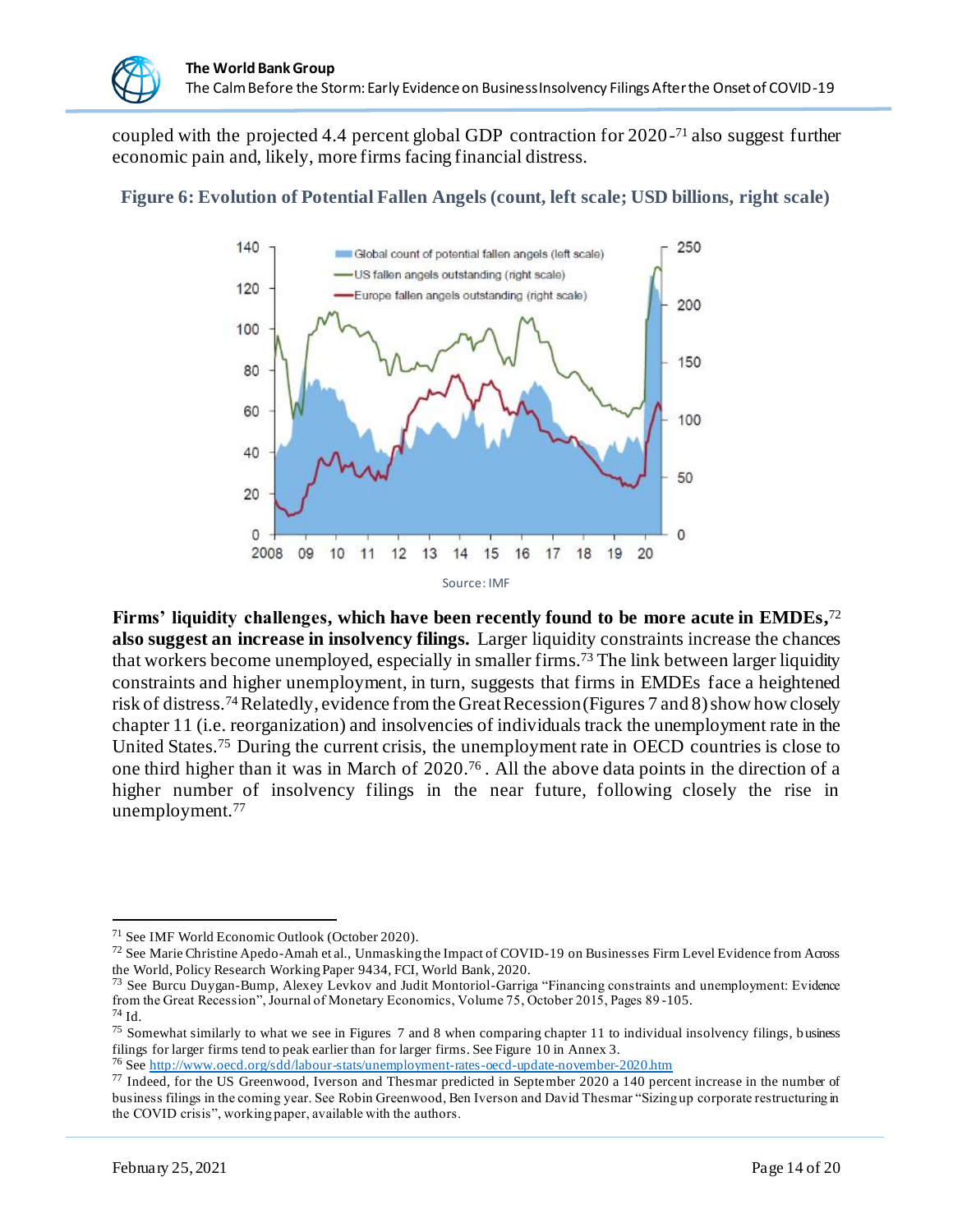**Figure 7: Total Monthly U.S. Chapter 11 Filings by Business and Unemployment Rate, 2007-2012**

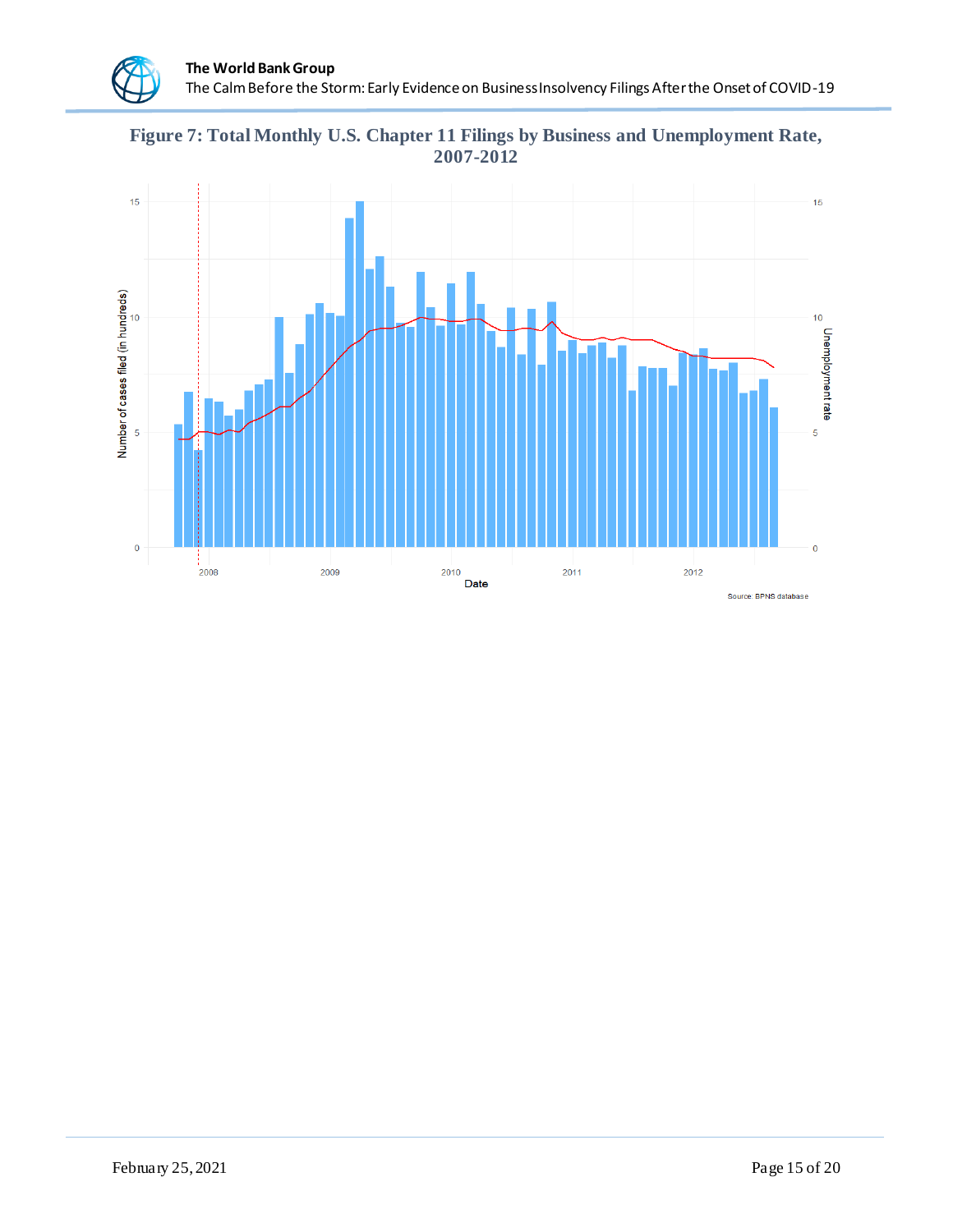**Figure 8: Total Monthly U.S. Bankruptcy Filings by Individuals and Unemployment Rate, 2007-2012**



**While the number of insolvency filings is expected to grow, some jurisdictions may be tempted to prolong emergency legal interventions carrying no immediate fiscal impact.**  Countries could potentially continue to make use of these measures to address short-term challenges even if they risk having important negative economic effects in the medium and longterm. In fact, evidence from previous crises shows that some legal emergency measures can be sticky.78Hence, while the sunset clauses inserted for insolvency (and insolvency-related) measures during Phase 1 suggest that these interventions will be phased out in the coming months, a risk remains that some of them will be extended into the future by governments with fewer policy options at their disposal. 79

 $^{78}$  For instance, in 2014 Ukraine experienced internal and geopolitical tensions, as well as a severe economic downturn. In the midst of these events, the Ukrainian Rada passed Law N° 1304-VII of June 3rd, 2014 "On the moratorium on the collection of property of citizens of Ukraine, provided as collateral for loans in foreign currency". This law provided for a moratorium on foreclosure of real estate for loans issued in foreign currency. While the law was expected to be an emergency measure to deal with the econ omic crisis in the short-term (se[e https://www.imf.org/external/pubs/ft/scr/2014/cr14263.pdf](https://www.imf.org/external/pubs/ft/scr/2014/cr14263.pdf)), repealing it became a hotly contested political issue. The ban was only lifted in 2019 with the introduction of the new Bankruptcy Code.

<sup>&</sup>lt;sup>79</sup> On the reasons why countries may have fewer policy options at their disposal, see Erik Feyen et al. "Evolution and Determinants of the Financial Sector Policy Response to the COVID-19 Pandemic: A New Global Database", working paper, available with the authors.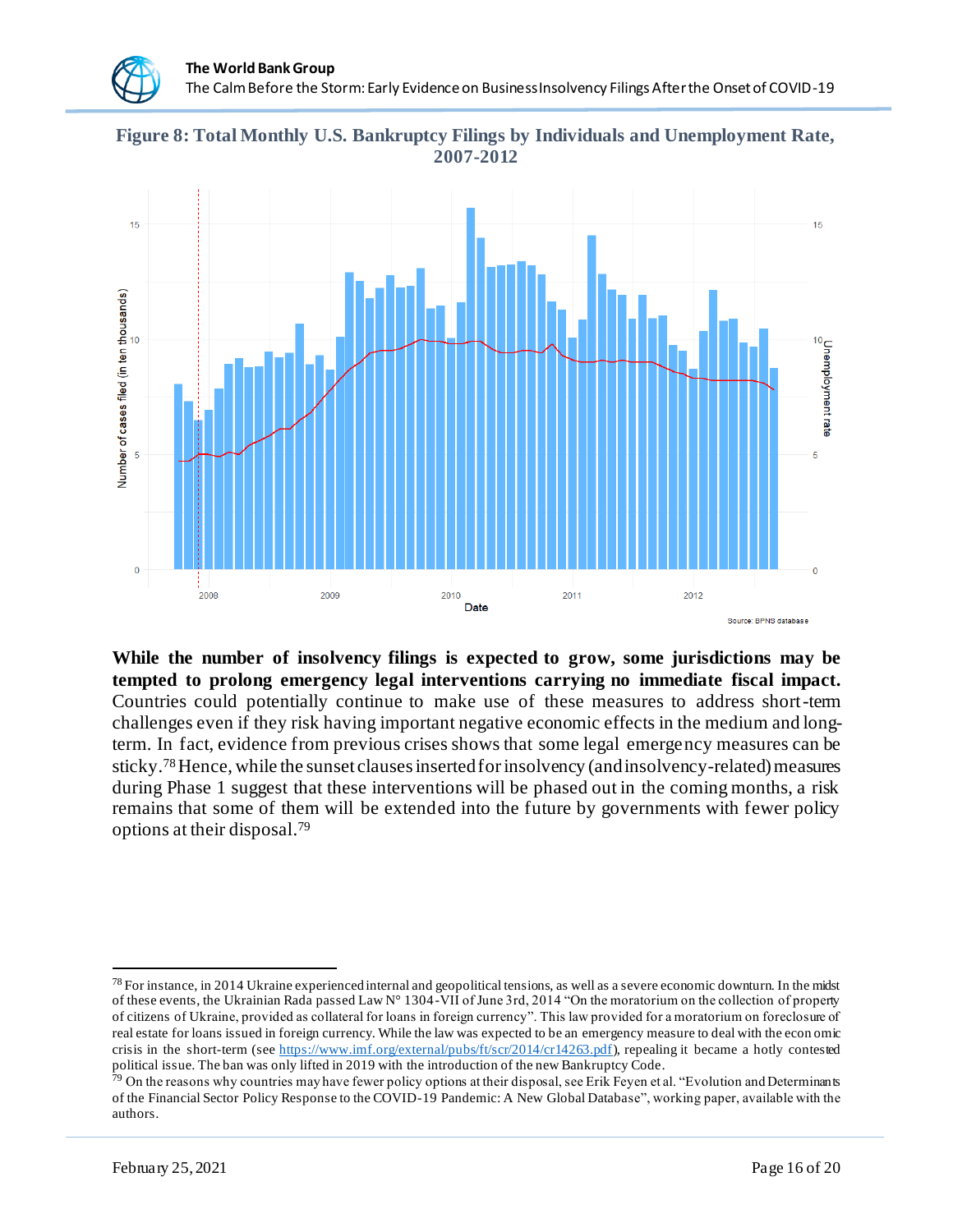#### **6. Conclusion**

**This note has explored early evidence on business insolvency filings and has provided novel analysis into the reasons of their recent decrease.** A combination of monetary, fiscal, regulatory and legal reasons has helped many firms -and individuals- stave off insolvency. As this note has showed, emergency debt repayment measures were introduced in 80 percent of the economies in our sample to postpone debt repayment or enforcement. While these interventions have prevented a wave of insolvencies, lower sales, higher unemployment, firm liquidity challenges, heightened corporate vulnerabilities, and the expected rise in NPL levels suggest that the risk of a wave of insolvencies has not disappeared. Indeed, the evidence suggests that a rise in insolvency filings is likely to have just been postponed, not avoided.<sup>80</sup>

**Strengthening insolvency frameworks to directly and indirectly address the continued prospect of a wave of bankruptcies must remain a priority in EMDEs.** Insolvency regimes are designed to save viable businesses while disposing of non-viable businesses and returning assets to productive use.<sup>81</sup> Yet, insolvency systems in emerging markets remain mired with many challenges, as evidenced by an average creditor recovery rate which is a fraction of that of creditors in developed economies.<sup>82</sup> Ensuring that sound firms are given a fair chance to survive is therefore critical. This may entail the introduction of short, medium and long-term reforms, such as enabling out-of-court workouts (OCW), adapting insolvency regulations, and supporting institutions.<sup>83</sup> At the same time, the market exit role of insolvency systems should be preserved. Curving impulses to unnecessarily prolong emergency debt repayment measures would help to avoid a proliferation of 'zombie' firms, which may tie up labor and capital, starve healthy firms of credit and threaten economic recovery. 84

 $81$  See World Bank Principles for Effective Insolvency and Creditor/Debtor Regimes (2016),

<sup>80</sup> See "The pandemic bankruptcy wave has been delayed, not avoided" [\(https://www.ft.com/content/f8396e9e-0d1d-4243-b096-](https://www.ft.com/content/f8396e9e-0d1d-4243-b096-627fdbacefee) [627fdbacefee\)](https://www.ft.com/content/f8396e9e-0d1d-4243-b096-627fdbacefee); "Calm before the storm: COVID19 and the business insolvency time bomb", Euler Hermes/Allianz Research (July 2020), available at [https://www.eulerhermes.com/en\\_global/news-insights/economic-insights/Calm-before-the-storm-Covid19](https://www.eulerhermes.com/en_global/news-insights/economic-insights/Calm-before-the-storm-Covid19-and-the-business-insolvency-time-bomb.html) [and-the-business-insolvency-time-bomb.html](https://www.eulerhermes.com/en_global/news-insights/economic-insights/Calm-before-the-storm-Covid19-and-the-business-insolvency-time-bomb.html). This report - covering 44 countries that account for 83% of global GDP - forecasts a 35% surge in business insolvencies from 2019 to 2021, an increase over the two -year period even greater than the one recorded during the global financial crisis (+27% from 2007 to 2009).

[http://documents.worldbank.org/curated/en/518861467086038847/Principles-for-effective-insolvency-and-creditor-and-debtor](http://documents.worldbank.org/curated/en/518861467086038847/Principles-for-effective-insolvency-and-creditor-and-debtor-regimes)[regimes.](http://documents.worldbank.org/curated/en/518861467086038847/Principles-for-effective-insolvency-and-creditor-and-debtor-regimes) The World Bank is designated by the Financial Stability Board (together with UNCITRAL) as co -standard setter of the Insolvency and Creditor Rights Standard[: https://www.fsb.org/2011/01/cos\\_051201/](https://www.fsb.org/2011/01/cos_051201/).

<sup>82</sup> See Doing Business Report 2020.

<sup>83</sup> See Antonia Menezes and Sergio Muro, COVID-19 Outbreak: Implications on Corporate and Individual Insolvency, EFI C19 Notes, available a[t http://pubdocs.worldbank.org/en/912121588018942884/COVID-19-Outbreak-Implications-on-Corporate-and-](http://pubdocs.worldbank.org/en/912121588018942884/COVID-19-Outbreak-Implications-on-Corporate-and-Individual-Insolvency.pdf)[Individual-Insolvency.pdf](http://pubdocs.worldbank.org/en/912121588018942884/COVID-19-Outbreak-Implications-on-Corporate-and-Individual-Insolvency.pdf)

<sup>84</sup> Zombies are firms that earn just enough money to continue operating and servicing debt but are unable to pay off their debt, thus diverting resources away from healthy, viable firms. Adalet McGowan et al (2017): "The walking dead: zombie firms and productivity performance in OECD countries," and Ricardo Caballero et al (2008) "Zombie Lending and Depressed Restructuring in Japan."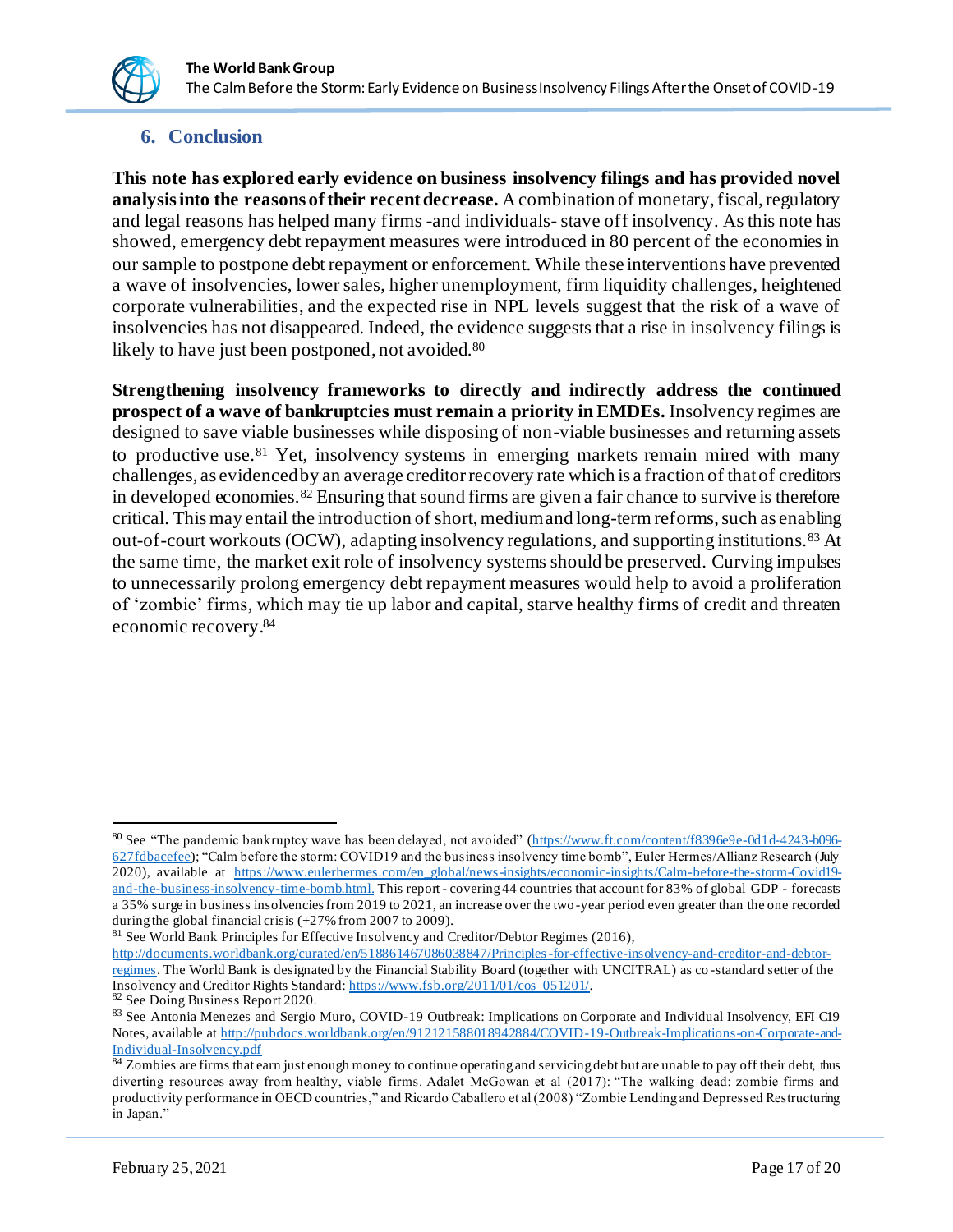

# Annex 1 – List of Economies in the Global Guide

### **Table 1**

| Argentina                           | Guernsey    | P.R. China                  |
|-------------------------------------|-------------|-----------------------------|
| Armenia                             | Hong Kong   | Romania                     |
| Australia                           | Hungary     | Russia                      |
| Bangladesh                          | India       | Scotland                    |
| Belgium                             | Indonesia   | Serbia                      |
| Bermuda                             | Italy       | Singapore                   |
| Brazil                              | Japan       | Slovak Rep.                 |
| Bulgaria                            | Jersey      | South Africa                |
| <b>BVI</b> (British Virgin Islands) | Kenya       | South Korea (Korea, Rep.)   |
| Canada                              | Latvia      | Spain                       |
| Cayman Islands                      | Lithuania   | Sri Lanka                   |
| Croatia                             | Luxemburg   | Switzerland                 |
| Cyprus                              | Malaysia    | Thailand                    |
| Czech Rep.                          | Mexico      | Turkey                      |
| Egypt                               | Netherlands | <b>United Arab Emirates</b> |
| Estonia                             | New Zealand | Uganda                      |
| Ethiopia                            | Nigeria     | <b>United Kingdom</b>       |
| Finland                             | Peru        | Ukraine                     |
| France                              | Philippines | <b>United States</b>        |
| Germany                             | Poland      | Vietnam                     |
| Guatemala                           | Portugal    |                             |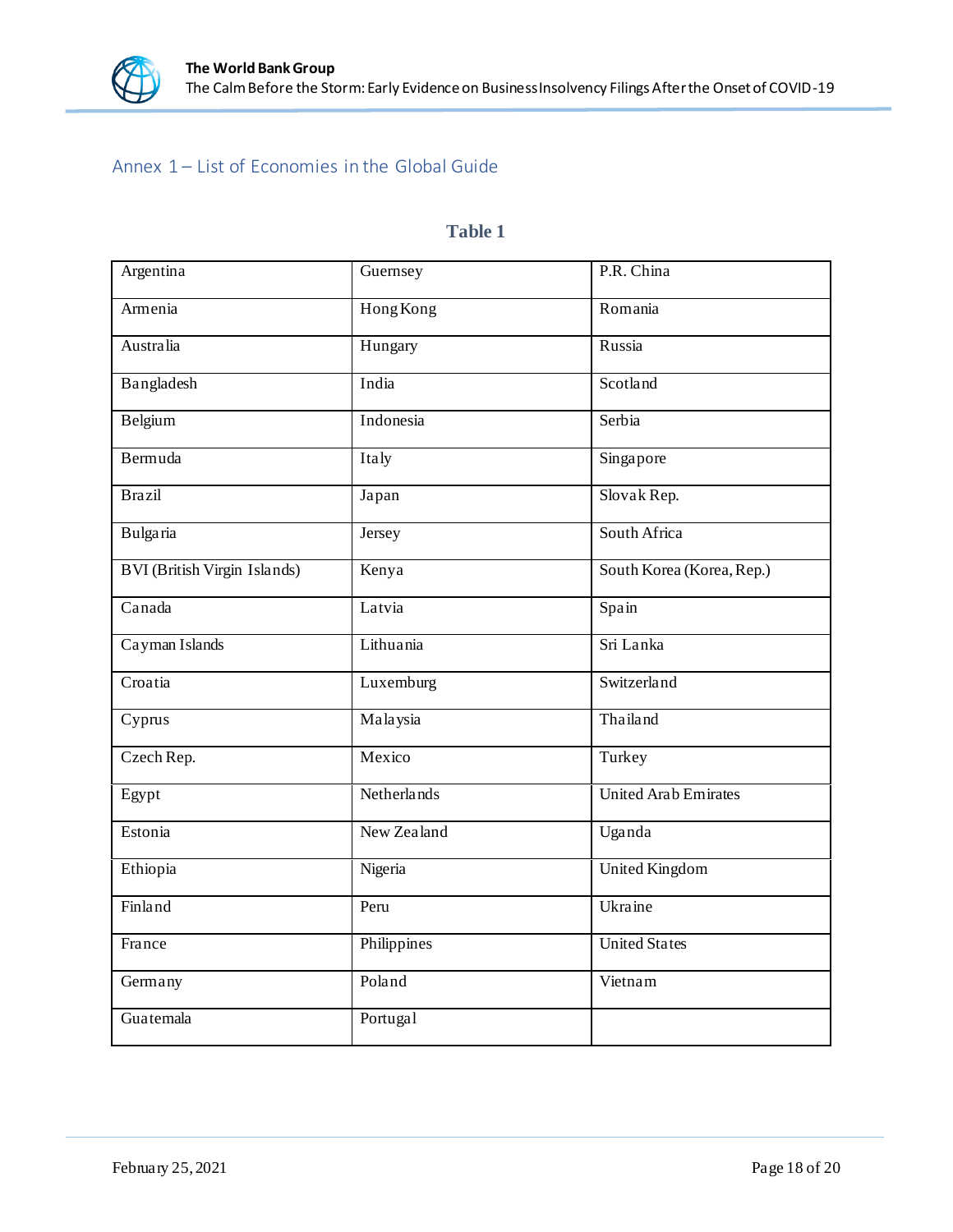## Annex 2 – NPL rates in Non-OECD countries during and after the Great Recession

#### **Figure 9: Non-Performing Loans (NPL) Rate in Non-OECD Countries (mid-2007 to 2015), by Quarter**



Source: IMF NPL database